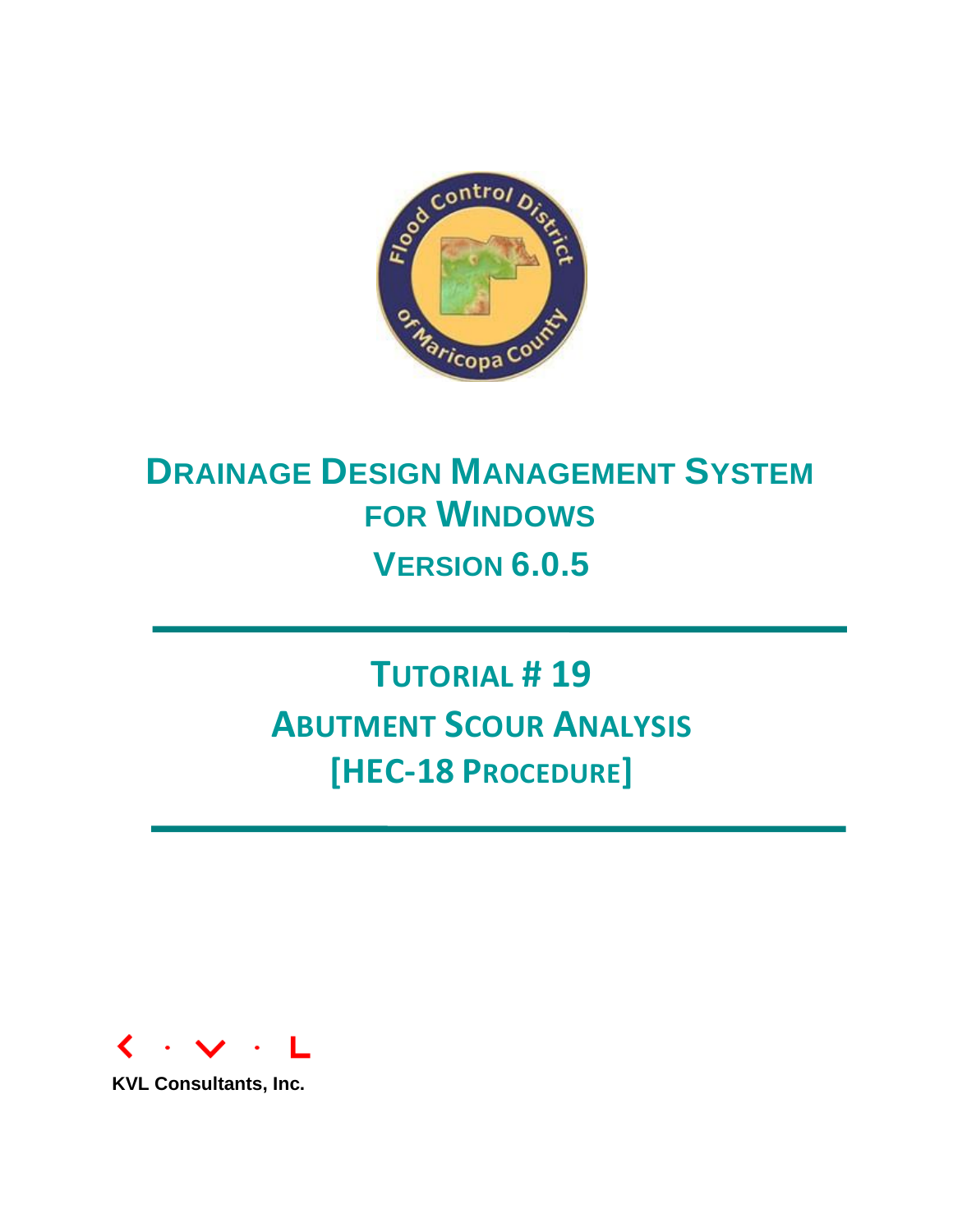# **ABUTMENT SCOUR ANALYSIS [HEC-18 PROCEDURE]**

# **TABLE OF CONTENTS**

| No. |     | <b>Section</b>                                             | Page |
|-----|-----|------------------------------------------------------------|------|
| 1.0 |     |                                                            |      |
| 2.0 |     | Abutment Scour For Live-Bed Condition (Wingwall) 1         |      |
|     | 2.1 |                                                            |      |
|     | 2.2 |                                                            |      |
|     | 2.3 |                                                            |      |
|     | 2.4 |                                                            |      |
| 3.0 |     | Abutment Scour For Clear-water Condition (Spill-Through) 1 |      |
|     | 3.1 |                                                            |      |
|     | 3.2 |                                                            |      |
|     | 3.3 |                                                            |      |
|     | 3.4 |                                                            |      |
|     | 3.5 |                                                            |      |
|     |     |                                                            |      |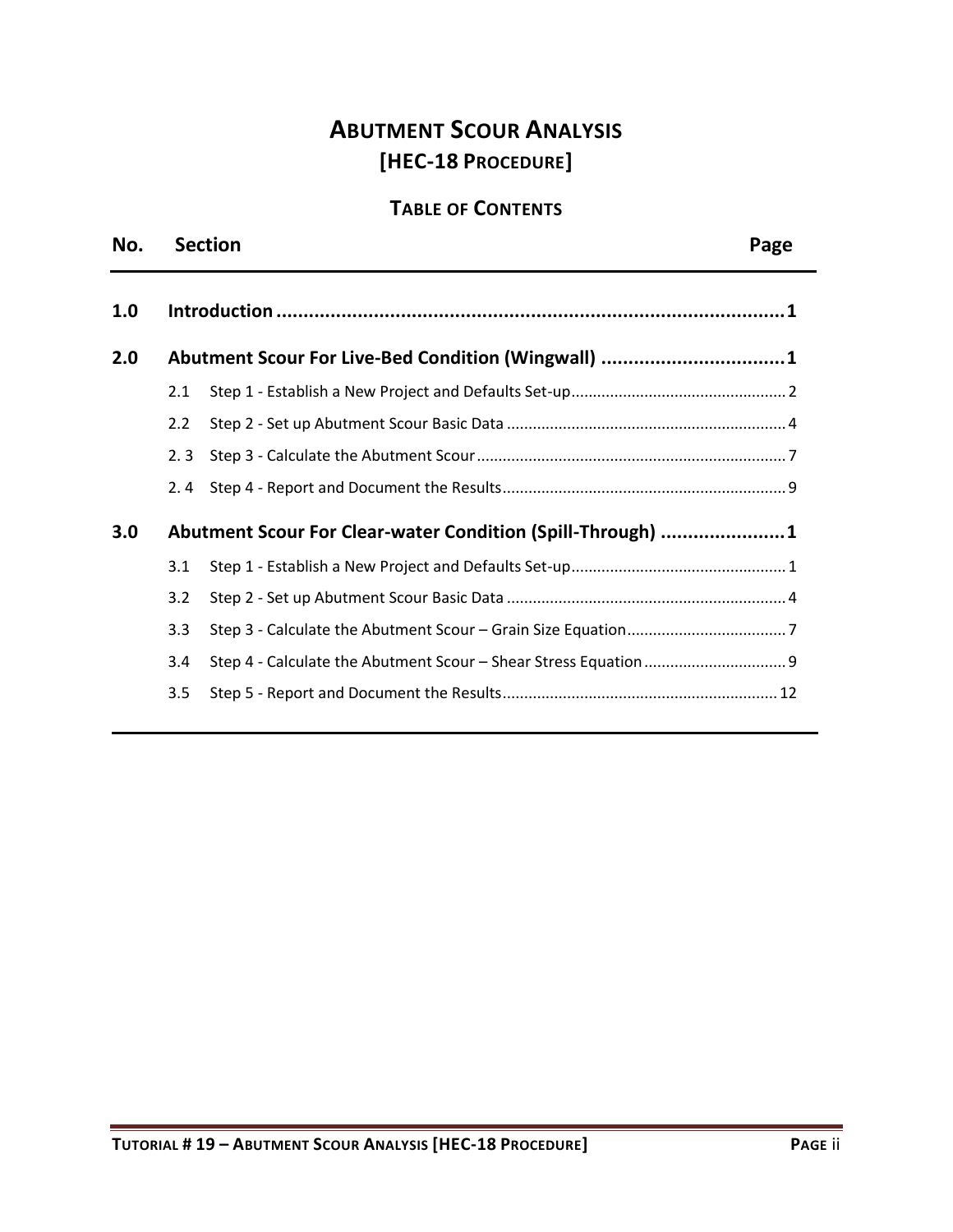# **ABUTMENT SCOUR ANALYSIS [HEC-18 PROCEDURE] DATE UPDATED: APRIL 20, 2022 TUTORIAL TIME: 40 MINUTES**

#### <span id="page-2-0"></span>**1.0 INTRODUCTION**

Based on the ratio between the embankment projected length (*L*) and the floodplain width (*Bf*), abutment scour can be computed based on two conditions: **Live-Bed Condition** and **Clear-Water Condition**. If the ratio (*L/Bf*) is greater than or equal to 0.75, the live-bed condition equations will be used. Conversely, if the ratio (*L/Bf*) is less than 0.75, the clear-water condition equations will be used. It may be pointed out that the abutment scour already includes contraction scour. Abutment scour is a type of local scour and forms part of the total scour depth. When abutment scour is evaluated, no additional contraction scour should be added to the total scour depth.

This tutorial includes the two conditions of Abutment Scour identified as follows:

- **Condition A - Abutment Scour for Live-Bed Condition (Wingwall)**
- Condition B Abutment Scour for Clear-Water Condition (Spill-Through)

## <span id="page-2-1"></span>**2.0 ABUTMENT SCOUR FOR LIVE-BED CONDITION (WINGWALL)**

If the *L/B<sup>f</sup>* ratio is greater than or equal 0.75, the live-bed abutment scour equations should be used to evaluate the local scour from abutment structure. The procedure for evaluating Abutment Scour for live-bed conditions, also referred as **Condition A**, is from the HEC-18 Manual of the Federal Highway Administration (2012). The abutment scour in this condition could be evaluated in either of the two types: *Wingwall* or *Spill-Through*.

The following sets of data are used for evaluating the abutment scour under the live-bed condition.

- ❖ Embankment and Floodplain Data:
	- Projected length of embankment, *L* (ft): *85.00*
	- Width of floodplain, *B<sup>f</sup>* (ft): *100.00*

#### ❖ Hydraulic Data:

- Upstream flow depth, *y<sup>1</sup>* (ft): *10.00*
- Unit discharge at upstream floodplain,  $q_1$  (ft<sup>2</sup>/s): /s): *57.00*
- Unit discharge at constricted opening,  $q_{2c}$  (ft<sup>2</sup>/s): /s): *78.60*
- Flow depth prior to scour, *Y<sup>o</sup>* (ft): *9.50*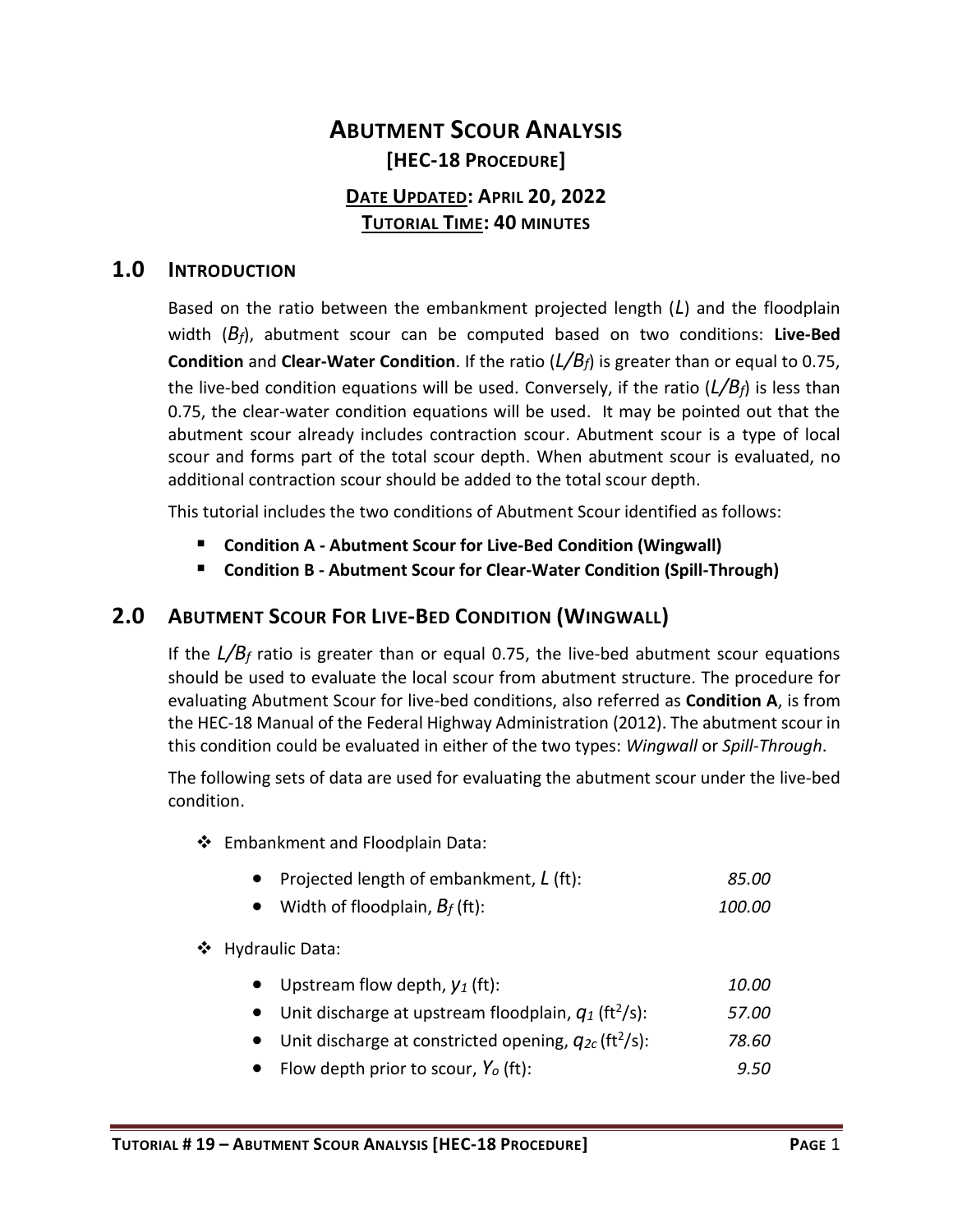The analysis procedure for evaluating abutment scour for live-bed condition is summarized as follows:

- ❖ Step 1: Establish a New River Mechanics Project and Defaults Set-up
- ❖ Step 2: Set up Abutment Scour Basic Data
- ❖ Step 3: Calculate Abutment Scour
- ❖ Step 4: Report and Document the results

#### <span id="page-3-0"></span>**2.1 Step 1 - Establish a New Project and Defaults Set-up**

(a) Start **DDMSW**. Click the *OK* button to accept the software disclaimer as shown below.



After **DDMSW** is launched, the **SELECT PROJECT** form is automatically opened as shown in the following figure.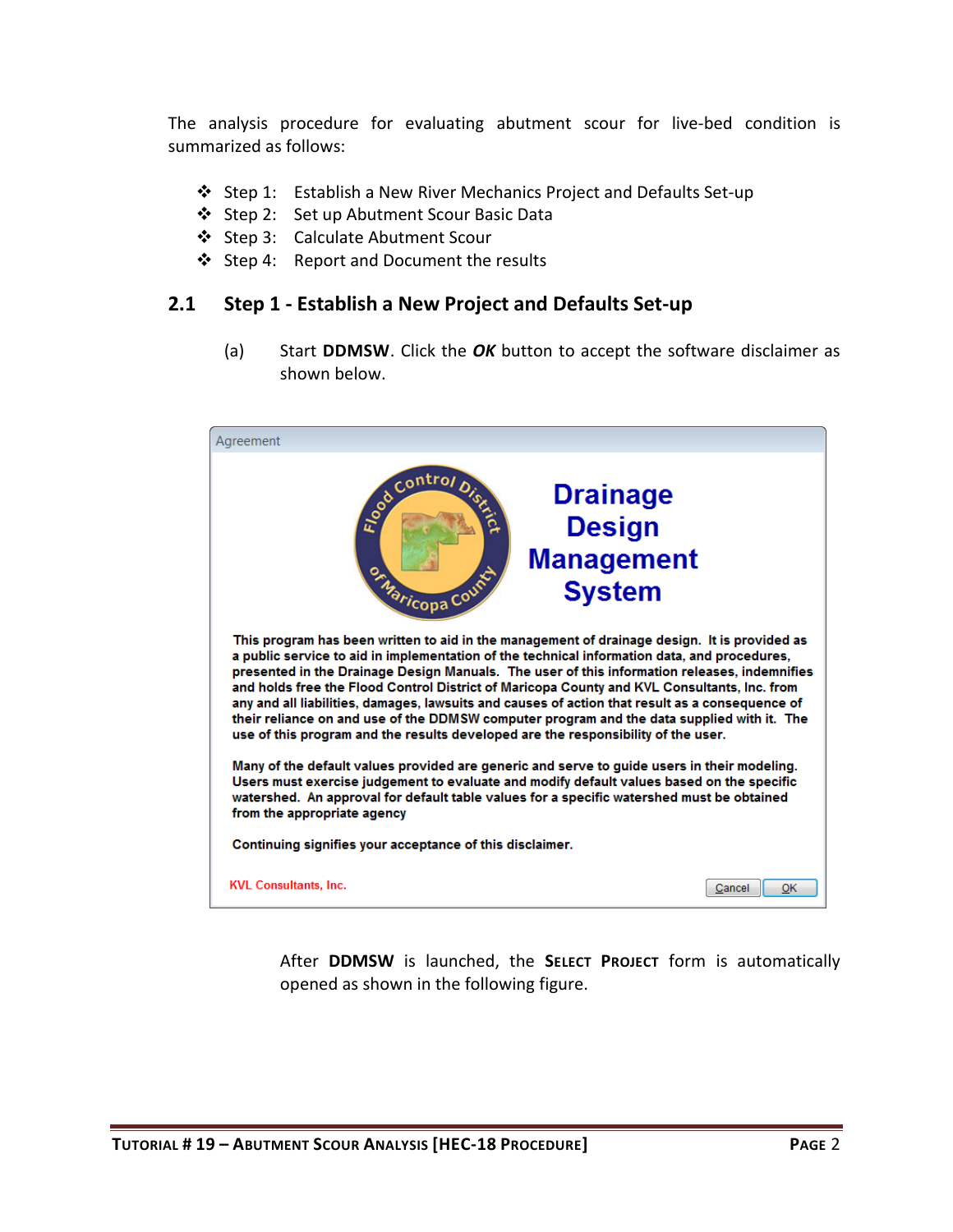| Select Project                  |        |                                                            |                                                     |
|---------------------------------|--------|------------------------------------------------------------|-----------------------------------------------------|
| List                            |        | <b>Details</b>                                             | Default Table Versions                              |
| <b>River Mechanics</b><br>Group |        | $\overline{\smash{\rightarrow}}$                           |                                                     |
| Project Group A                 | ID     | <b>Reference</b>                                           | Title<br>۸                                          |
| <b>HEC-1 Model</b>              | 00134  | KVLEXAMPLE5                                                | HEC-1 Tutorial - Clark Unit Hydrograph              |
| <b>HEC-1 Model</b>              | 00099  | KVLEXAMPLE6                                                | HEC-1 Tutorial - S-Graph Unit Hydrograph            |
| <b>HEC-1 Model</b>              | 00023  | KVLEXAMPLE9                                                | <b>HEC-1 Tutorial - Custom Storm Event</b>          |
| <b>HEC-1 Model</b>              | 00140  | REDFOX2.0                                                  |                                                     |
| Rational Method                 | 00029  | KVLEXAMPLE11                                               | FCDMC Hydraulics Manual Design Example 4.6          |
| Rational Method                 | 00115  | KVLEXAMPLE3                                                | Example 3 Rational Method tutorial project          |
| Rational Method                 | 00100  | <b>KVLEXAMPLE7</b>                                         | Rational Method Tutorial                            |
| Rational Method                 | 00137  | V605 DESIGNEX46                                            | FCDMC Hydraulics Manual Design Example 4.6          |
| <b>River Mechanics</b>          | 00057  | <b>ABUTMENT NCHRP1</b>                                     | Abutment Scour using HEC-18 NCHRP Procedure         |
| <b>River Mechanics</b>          | 100058 | <b>ABUTMENT NCHRP2</b>                                     | Abutment Scour using HEC-18 NCHRP Procedure         |
| <b>River Mechanics</b>          | 00106  | <b>BANKPROTECTIONFCD</b>                                   | River Mechanics Example - Bank Protection           |
| <b>River Mechanics</b>          | 00109  | <b>BRIDGEPIERFCD</b>                                       | River Mechanics Example - Bridge Pier               |
| <b>River Mechanics</b>          | 00056  | <b>GUIDEBANK NCHRP</b>                                     | Guide Bank Scour using HEC-18 NCHRP Procedure       |
| <b>River Mechanics</b>          | 00055  | GUIDEBANK_NCHRP2                                           | Guide Bank Scour using HEC-18 NCHRP Procedure       |
| <b>River Mechanics</b>          | 00112  | <b>LATEROSIONEXAMPLE</b>                                   | <b>Lateral Erosion Example</b>                      |
| River Mechanics 00111           |        | <b>LAUNCHABLERIPRAP</b>                                    | River Mechanics Example - Launchable RipRap         |
| ∢                               |        |                                                            | $\rightarrow$                                       |
| Modification Date 05/10/2018    |        | $\overline{\phantom{a}}$<br><b>Update Project Defaults</b> | <b>Olnfo</b><br>Print<br><b>Delete</b><br>Add<br>OK |

- (b) Click the *Add* button on the **SELECT PROJECT** form to start a new project (**File** ➔ **New Project** ➔ **Add**).
- (c) Check the *River Mechanics* checkbox, then click the *OK* button to exit the **NEW PROJECT OPTIONS** dialog box.
- (d) On the **SELECT PROJECT** form, enter '*V605\_ABUTMENT\_NCHRP1'* into the *Reference* textbox. This is the name of the new project. Users can choose any name for the *Reference* textbox as long as it does not already exist in the current **DDMSW** project database.
- (e) Type into the *Title* textbox a brief descriptive title forthis project *(Optional) (e.g., 'Abutment Scour using HEC-18 NCHRP Procedure').*
- (f) Type into the *Location* textbox the location of this project *(Optional) (e.g., 'Maricopa County, Arizona')*
- (g) Type into the *Agency* textbox the agency or company name *(Optional) (e.g., 'Flood Control District of Maricopa County').*
- (h) Check *River Mechanics Only* checkbox.
- (i) Type a detailed description of this project into the comment area under the *Project Reference* frame *(Optional) (e.g., 'This is a tutorial project for evaluating Abutment Scour using HEC-18 NCHRP Procedure').*
- (j) Set the *Modification Date* to today's date by clicking on the Calendar icon.
- (k) Click the *Save* button to save the entered data.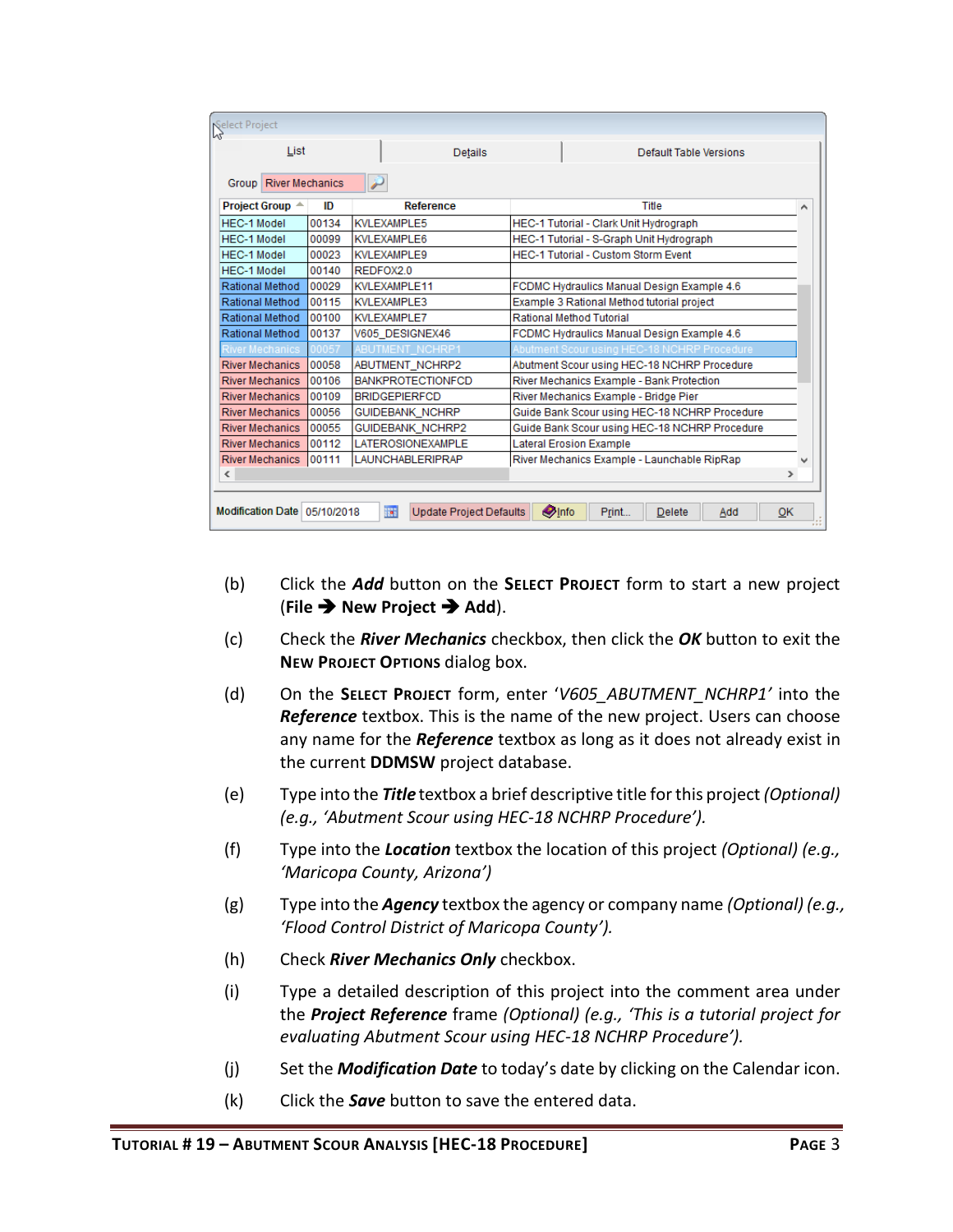| Select Project -- Edit |                                                                            |    |         |                                |        |                         |                        |     |           |                          |
|------------------------|----------------------------------------------------------------------------|----|---------|--------------------------------|--------|-------------------------|------------------------|-----|-----------|--------------------------|
|                        | List                                                                       |    | Details |                                |        |                         | Default Table Versions |     |           |                          |
|                        | <b>Project Reference</b>                                                   |    |         |                                |        | <b>Project Defaults</b> |                        |     |           |                          |
| Project ID             | 00141                                                                      |    |         | Reference V605_ABUTMENT_NCHRP1 |        |                         |                        |     |           |                          |
| <b>Title</b>           | Abutment Scour using HEC-18 NCHRP Procedure                                |    |         |                                |        |                         | Soils FCDMC            |     |           | لنو                      |
| Location               | Maricopa County, Arizona                                                   |    |         |                                |        | Land Use   FCDMC        |                        |     |           | $\overline{\phantom{0}}$ |
|                        | Agency   Flood Control District of Maricopa County                         |    |         |                                |        |                         |                        |     |           |                          |
|                        | Hydrology and Hydraulics Only<br>$\sqrt{\phantom{a}}$ River Mechanics Only |    |         |                                |        |                         |                        |     |           |                          |
|                        |                                                                            |    |         |                                |        |                         |                        |     |           |                          |
|                        |                                                                            |    |         |                                |        |                         |                        |     |           |                          |
|                        |                                                                            |    |         |                                |        |                         |                        |     |           |                          |
|                        |                                                                            |    |         |                                |        |                         |                        |     |           |                          |
| <b>NCHRP Procedure</b> | This is a tutorial project for evaluating Abutment Scour using HEC-18      |    |         |                                |        |                         |                        |     |           |                          |
|                        |                                                                            |    |         |                                |        |                         |                        |     |           |                          |
|                        |                                                                            |    |         |                                |        |                         |                        |     |           |                          |
|                        |                                                                            |    |         |                                |        |                         |                        |     |           |                          |
|                        | Modification Date 03/29/2022                                               | T. |         | Save                           | Cancel | Print<br><b>Delete</b>  |                        | Add | <b>OK</b> |                          |

#### (l) Click the *OK* button on the **SELECT PROJECT** form to exit.

**Note:** The *Project ID 00141* in the above figure is the unique database record identifier for the project, which is automatically generated by the program when a new project is created. Each time a new project is created, a *Project ID* is assigned by the program. The *Project ID* assigned to your project will not necessary be the same as the *Project ID* shown in the above figure

#### <span id="page-5-0"></span>**2.2 Step 2 - Set up Abutment Scour Basic Data**

(a) From the menu bar of the main application window, click *River Mechanics* ➔ *Scour,* to open the **TOTAL SCOUR** form.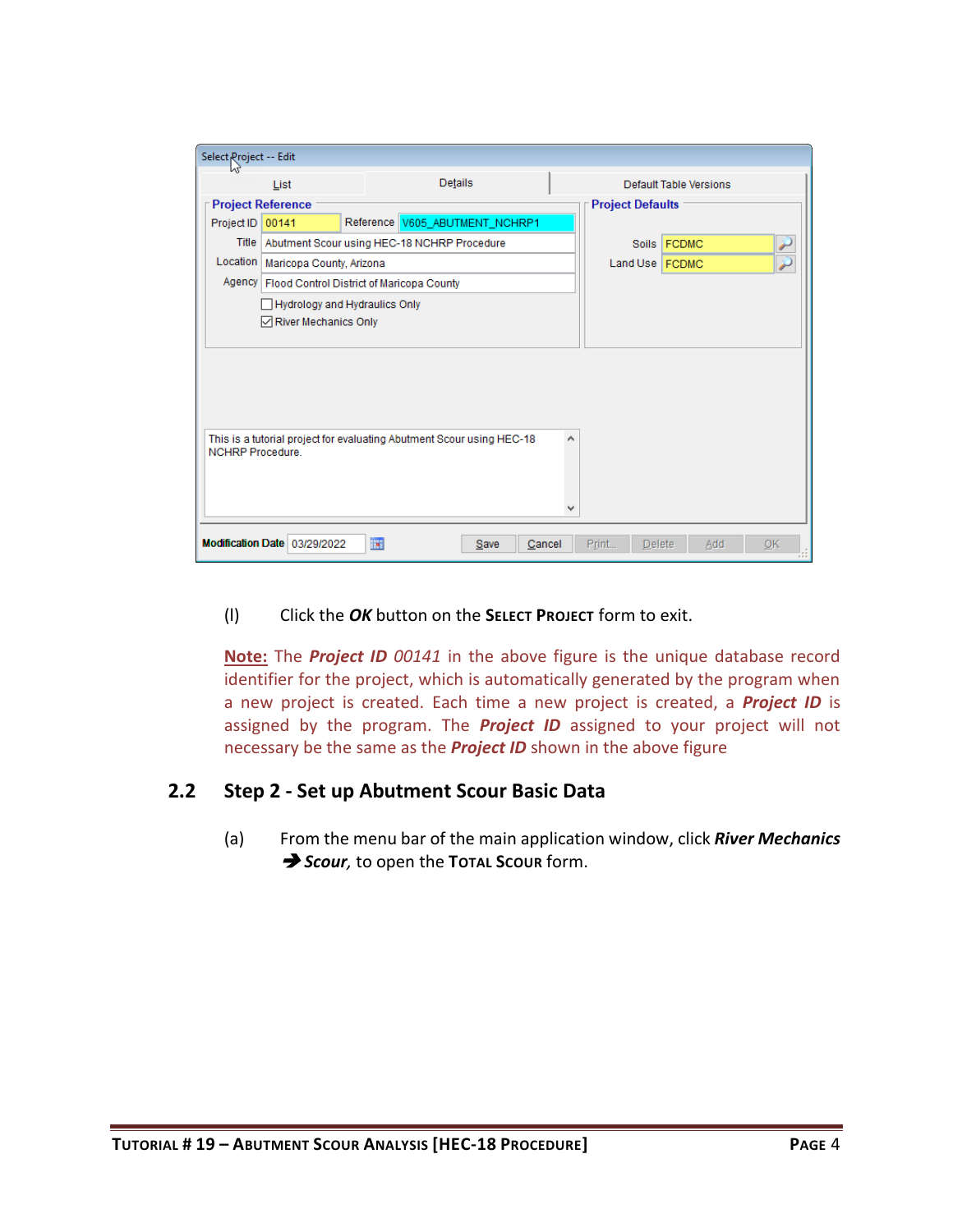|              | Flood Control District of Maricopa County Version: 6.0.5 - V605_ABUTMENT_NCHRP1     | -- 1-9 |
|--------------|-------------------------------------------------------------------------------------|--------|
| Edit<br>File | River Mechanics   Project Defaults<br>Help                                          |        |
|              | Scour<br>Thalweg Elevation Comparison                                               |        |
|              | Riprap<br>Launchable Riprap                                                         |        |
|              | Lateral Erosion                                                                     |        |
|              | Sediment Yield                                                                      |        |
|              | Cross Section Hydraulics<br>Cross Section Geometry                                  |        |
|              | Import Cross Sections from Another Project<br>Import Cross Sections from a CSV File |        |
|              | Manning's Calculator                                                                |        |
| Model scour  |                                                                                     |        |

(b) On the **TOTAL SCOUR** form, click the *Add* button at the bottom of the form to activate the necessary data entry fields.

| ⊸<br>Total Scour - MB: 01 - ID: |                                        |                    |                  |                    |                  |               |                   |                |
|---------------------------------|----------------------------------------|--------------------|------------------|--------------------|------------------|---------------|-------------------|----------------|
| List                            | $\overline{\text{Total}}$<br>Long Term | General            |                  | $Logcal$ $Bedform$ |                  | Low Flow      |                   | Pier Influence |
|                                 |                                        |                    |                  |                    |                  |               |                   |                |
| ID<br>$\Delta$                  | <b>Cross Section</b><br>ID             | Long Term<br>Scour | General<br>Scour | Local<br>Scour     | Bedform<br>Scour | Bend<br>Scour | Low Flow<br>Scour | Total<br>Scour |
|                                 |                                        |                    |                  |                    |                  |               |                   |                |
|                                 |                                        |                    |                  |                    |                  |               |                   |                |
|                                 |                                        |                    |                  |                    |                  |               |                   |                |
|                                 |                                        |                    |                  |                    |                  |               |                   |                |
|                                 |                                        |                    |                  |                    |                  |               |                   |                |
|                                 |                                        |                    |                  |                    |                  |               |                   |                |
|                                 |                                        |                    |                  |                    |                  |               |                   |                |
|                                 |                                        |                    |                  |                    |                  |               |                   |                |
|                                 |                                        |                    |                  |                    |                  |               |                   |                |
|                                 |                                        |                    |                  |                    |                  |               |                   |                |
|                                 |                                        |                    |                  |                    |                  |               |                   |                |
|                                 |                                        |                    |                  |                    |                  |               |                   |                |
| $\,$ $\,$                       |                                        |                    |                  |                    |                  |               |                   |                |
|                                 |                                        |                    |                  |                    |                  |               |                   |                |
|                                 | $\bigcirc$ Help                        | $\sqrt{ln 10}$     | Print            | Delete             | Add              | <b>MB</b>     | Update            | QK             |

(c) Type "*ABUTNO1*" into the *ID* textbox (this *ID* is for Abutment No.1).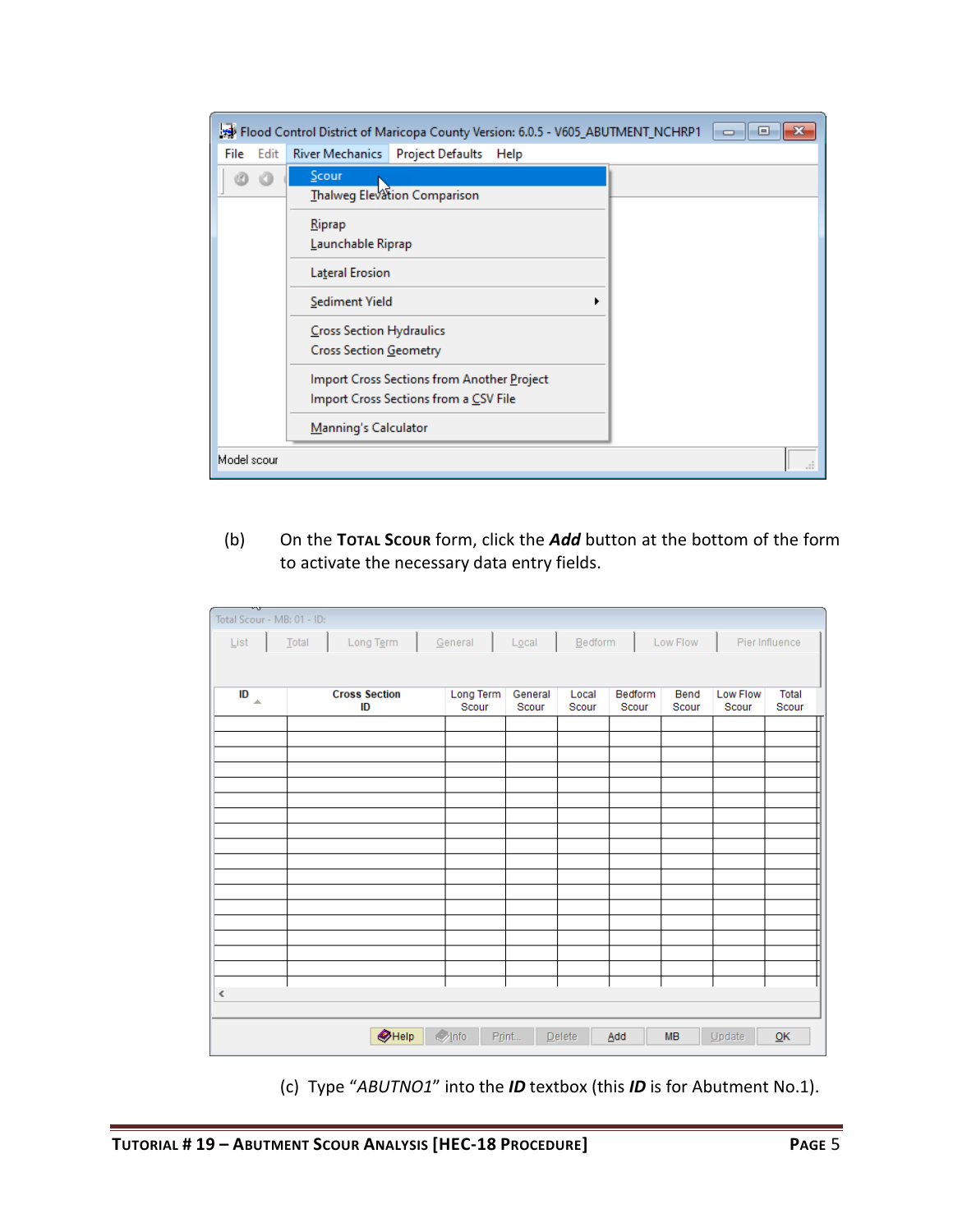#### (d) Check the *Local* check box only.

| ∽<br>Total Scour - MB: 01 - ID: -- Add   |                                              |               |              |                          |
|------------------------------------------|----------------------------------------------|---------------|--------------|--------------------------|
| Total<br>List                            | Long Term<br>$L\underline{o}$ cal<br>General | Bedform       | Low Flow     | Pier Influence           |
| ID<br>Major Basin ID 01<br>ABUTN01<br>ID | $\overline{\phantom{a}}$                     |               |              |                          |
| <b>Scour Depth</b>                       | Custom                                       |               |              |                          |
|                                          | FS Value<br>Include Calc<br>Calc FS          | Method        |              |                          |
| Long Term                                |                                              |               |              |                          |
| General                                  |                                              |               |              |                          |
| Local $\boxed{\triangleright}$           | 1.3<br>□<br>$\mathbf{1}$                     |               |              | $\overline{\phantom{a}}$ |
| Bedform                                  |                                              |               |              |                          |
| Low Flow                                 |                                              |               |              |                          |
| Headcut <sup>[1]</sup>                   |                                              |               |              |                          |
| Tailcut <sub>D</sub>                     |                                              |               |              | ۸                        |
| Total (ft)                               |                                              |               |              |                          |
| Pier Influence                           |                                              |               |              | $\checkmark$             |
|                                          |                                              |               |              |                          |
|                                          |                                              |               |              |                          |
|                                          | Print<br>Save<br>Cancel                      | Add<br>Delete | MB<br>Update | OK                       |

- (e) Click the browse button in the *Method* column across the *Local* checkbox to access and select specific local scour method for the project.
- (f) Select "*Abutments (HEC 18 – 2012)*" from the **SELECT METHOD** dialog box, then click *OK* to exit.

| Select Method                                  |        |
|------------------------------------------------|--------|
|                                                |        |
| <b>Piers</b>                                   |        |
| Abutments                                      |        |
| Abutments (HEC 18 - 2012)                      |        |
| <b>Culvert Outlet</b>                          |        |
| Guide Banks                                    |        |
| Guide Banks (HEC 18 - 2012)                    |        |
| Grade Control or Drop Structure - Schoklitsch  |        |
| Low Head Stilling Basin - Veronese             |        |
| Stilling Basin/End of Apron - Zimmerman/Maniak |        |
|                                                |        |
|                                                |        |
|                                                |        |
|                                                | Cancel |
|                                                |        |

(g) Click the *Save* button to save the entered data. The **TOTAL SCOUR** form should look like the figure provided below.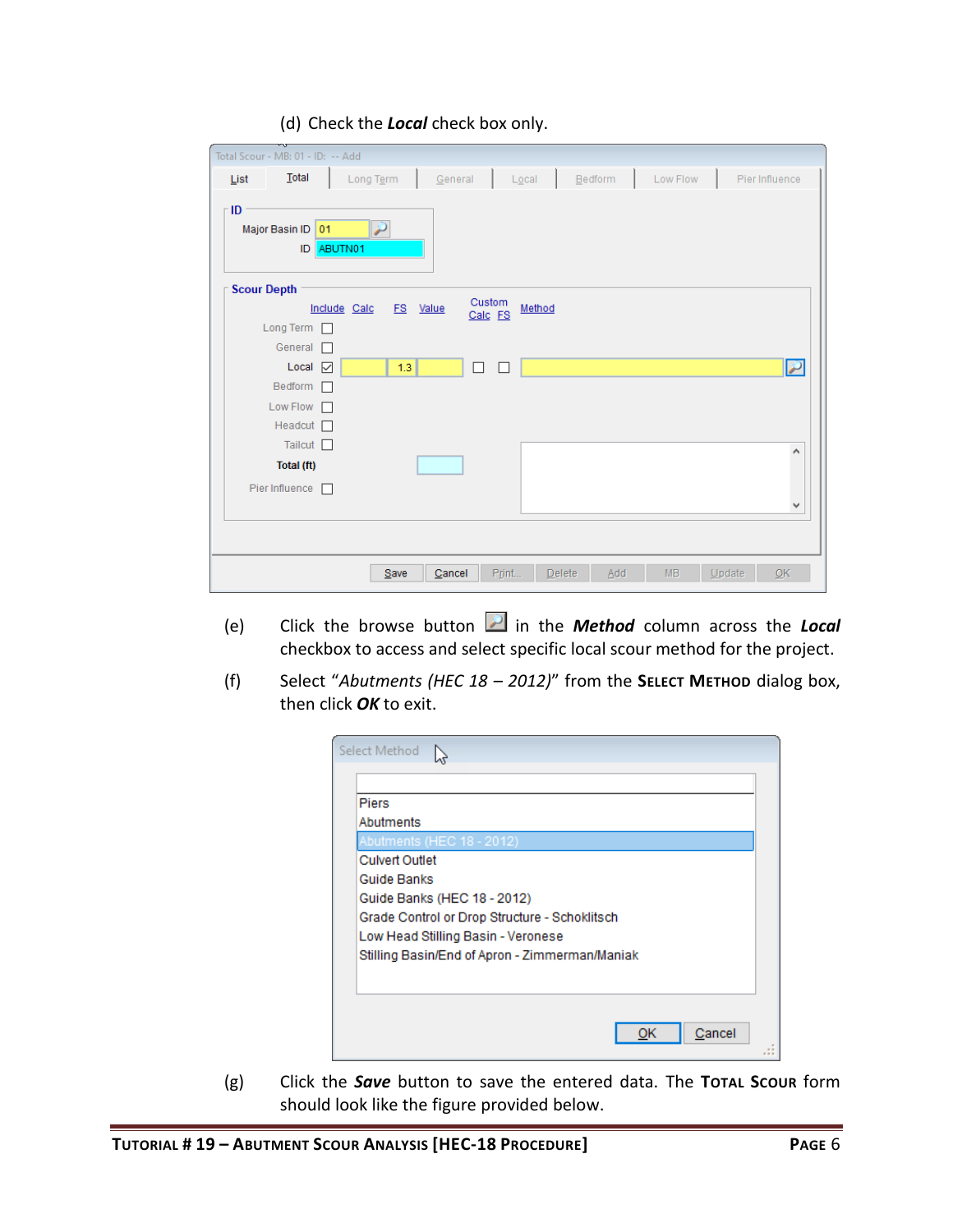|      | Total Scool - MB: 01 - ID: ABUTN01 |            |              |                |               |         |       |        |                           |     |           |        |                          |
|------|------------------------------------|------------|--------------|----------------|---------------|---------|-------|--------|---------------------------|-----|-----------|--------|--------------------------|
| List | Total                              |            | Long Term    |                | General       |         |       | Local  | Bedform                   |     | Low Flow  |        | Pier Influence           |
| - ID | Major Basin ID 01                  | ID ABUTN01 | ₽            |                |               |         |       |        |                           |     |           |        |                          |
|      | <b>Scour Depth</b>                 |            |              |                |               | Custom  |       |        |                           |     |           |        |                          |
|      |                                    |            | Include Calc | FS Value       |               | Calc FS |       | Method |                           |     |           |        |                          |
|      | Long Term                          |            |              |                |               |         |       |        |                           |     |           |        |                          |
|      | General                            | $\Box$     |              |                |               |         |       |        |                           |     |           |        |                          |
|      | $Local \boxed{\triangleright}$     |            | 0.00         | 1.3            | 0.00          | п       | П     |        | Abutments (HEC 18 - 2012) |     |           |        | $\overline{\phantom{0}}$ |
|      | Bedform $\Box$                     |            |              |                |               |         |       |        |                           |     |           |        |                          |
|      | Low Flow $\Box$                    |            |              |                |               |         |       |        |                           |     |           |        |                          |
|      | Headcut $\Box$                     |            |              |                |               |         |       |        |                           |     |           |        |                          |
|      | Tailcut $\square$                  |            |              |                |               |         |       |        |                           |     |           |        | ۸                        |
|      | Total (ft)                         |            |              |                |               |         |       |        |                           |     |           |        |                          |
|      | Pier Influence                     |            |              |                |               |         |       |        |                           |     |           |        |                          |
|      |                                    |            |              |                |               |         |       |        |                           |     |           |        | ٧                        |
|      |                                    |            |              |                |               |         |       |        |                           |     |           |        |                          |
|      |                                    |            |              |                |               |         |       |        |                           |     |           |        |                          |
|      |                                    |            |              | $\bullet$ Help | <b>O</b> Info |         | Print |        | Delete                    | Add | <b>MB</b> | Update | QK                       |

#### <span id="page-8-0"></span>**2. 3 Step 3 - Calculate the Abutment Scour**

- (a) On the **TOTAL SCOUR** form, select the *Local* tab
- (b) Enter *"85"* into the *Projected Length of Embankment, L* **(ft)** textbox.
- (c) Enter "*100"* into the *Width of Floodplain, Bf (ft)* textbox.
- (d) Click the browse **button beside the Abutment Condition for** *Amplification Factor* to select the abutment type. Choose *"Wingwall"* and click *OK* to exit the **ABUTMENT CONDITION** window.

| <b>Abutment Condition</b> |  |
|---------------------------|--|
|                           |  |
| Spill Through             |  |
| Wingwall                  |  |
|                           |  |
|                           |  |
|                           |  |
|                           |  |
|                           |  |
| Cancel<br>ок              |  |
|                           |  |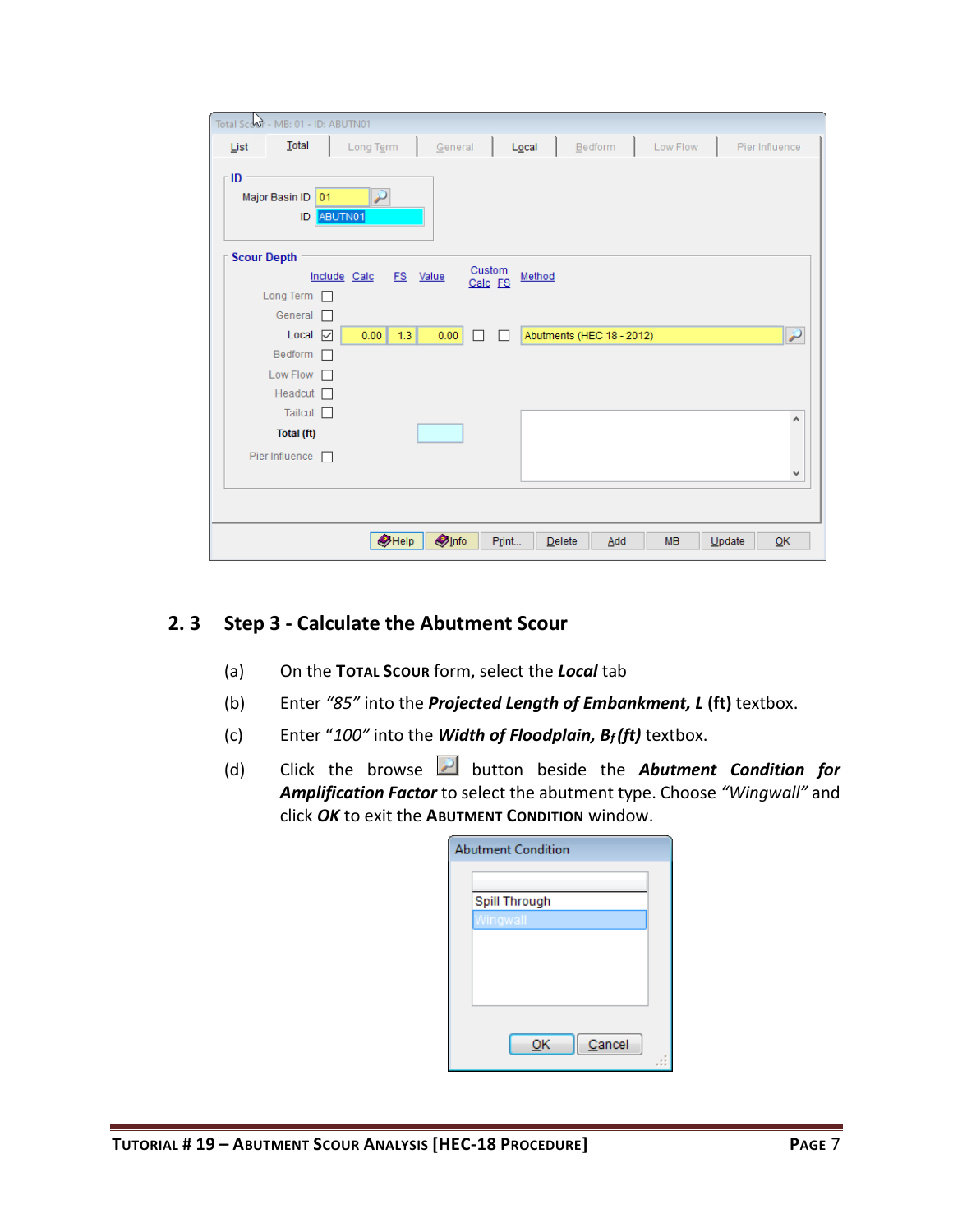Note that the *Abutment Scour Condition* is automatically set to *A* since the evaluated *L/Bf* ratio is *0.85*, which is greater than the threshold value of *0.75*. This classifies the problem to be under **Condition A** or a **Live-Bed Condition.**

- (e) Click the **Save** button to save the entered data.
- (f) Enter "*10"* into the *Upstream Flow Depth, y1 (ft)* textbox.
- (g) Enter "*57"* into the *Upstream Unit Discharge, q1 (sq ft/sec)* textbox.
- (h) Enter *"78.6"* into the *Unit Discharge in the Constricted Opening, q2c (sq ft/sec)* textbox.
- (i) Enter "*9.5"* into the *Flow Depth Prior to Scour, Yo (ft)* textbox.
- (j) Click the *Save* button to save the entered data.
- (k) Click the *Update* button to update past analysis results if they exist or to initiate the evaluation of the Abutment Scour for the **Live-Bed Condition.**
- (l) Select "*This Record*" from the **SELECTION OPTION** dialog box, then click **OK** to exit**.** On the **CALCULATE LOCAL SCOUR** dialog box, click *Yes* to continue.

| <b>Select Option</b> |   |
|----------------------|---|
| Option<br>۸          |   |
| <b>This Record</b>   |   |
| This Major Basin     |   |
| All                  |   |
|                      |   |
|                      |   |
|                      |   |
| Cancel               |   |
|                      | . |

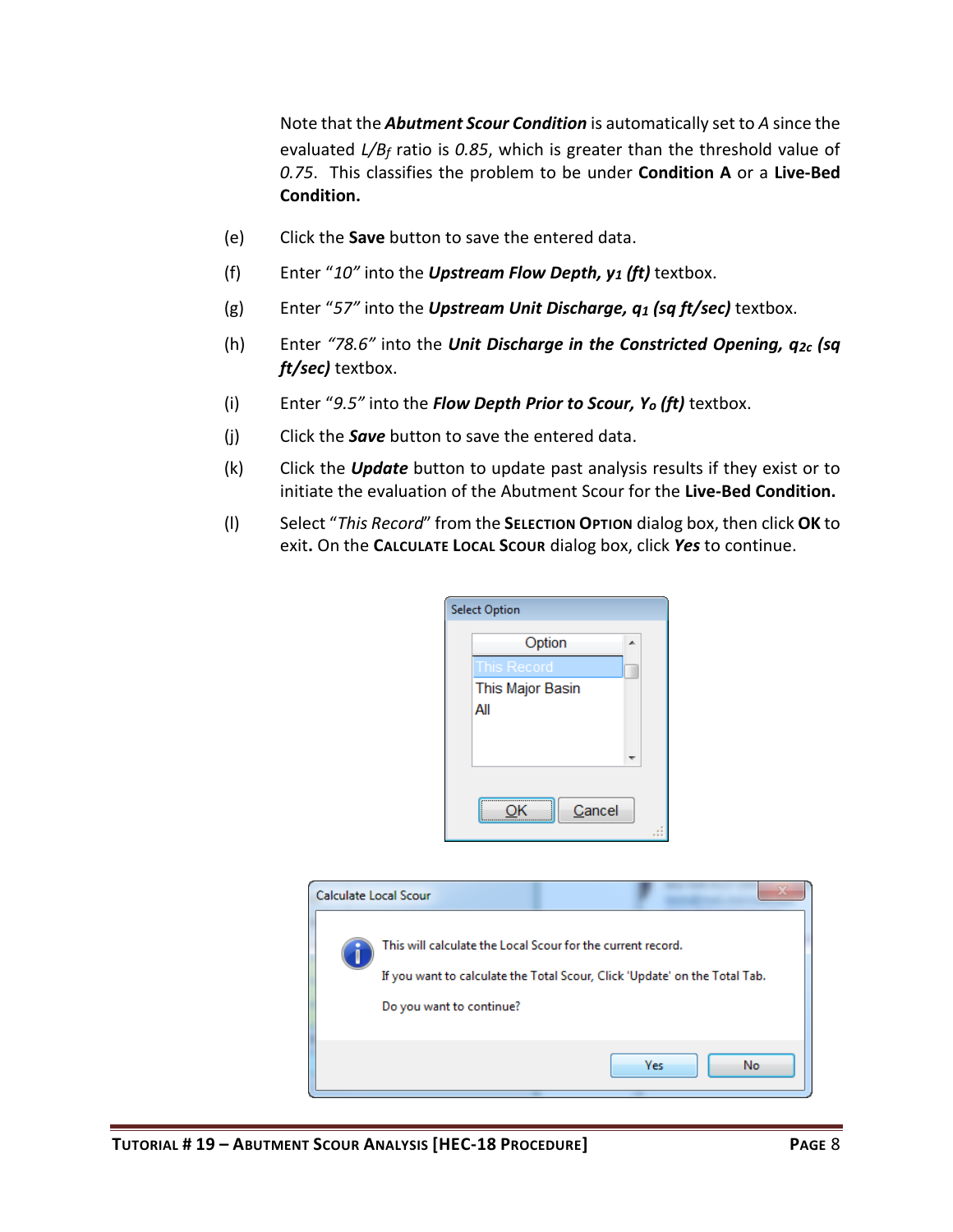After the update the *Local* tab form should look like the figure provided below.

|      | Total Scour - MB: 01 - ID: ABUTN01                       |           |                |                                                             |                               |               |                                             |           |          |                  |
|------|----------------------------------------------------------|-----------|----------------|-------------------------------------------------------------|-------------------------------|---------------|---------------------------------------------|-----------|----------|------------------|
| List | Total                                                    | Long Term |                | General                                                     | Local                         |               | Bedform                                     | Low Flow  |          | Pier Influence   |
|      | <b>Abutment Parameters (HEC 18 - 2012)</b>               |           |                |                                                             |                               |               |                                             |           |          |                  |
|      | Projected Length of Abutment, L (ft)                     |           |                | 85.00                                                       |                               |               | Abutment Condition for Amplification Factor |           | Wingwall | $\overline{\nu}$ |
|      | Width of Floodplain, Bf (ft)<br>Abutment Scour Condition |           |                | 100                                                         |                               |               |                                             |           |          |                  |
|      |                                                          |           | A              |                                                             |                               |               |                                             |           |          |                  |
|      | <b>Condition A</b>                                       |           |                |                                                             |                               |               |                                             |           |          |                  |
|      |                                                          |           |                |                                                             | Upstream Flow Depth, y1 (ft)  |               | 10.00                                       |           |          |                  |
|      |                                                          |           |                | Upstream Unit Discharge, q1 (sq ft/sec)                     |                               |               | 57.00                                       |           |          |                  |
|      |                                                          |           |                | Unit Discharge in the Constricted Opening, q2c (sq ft/sec)  |                               |               | 78.60                                       |           |          |                  |
|      |                                                          |           |                | Flow Depth Including Live-Bed Contraction Scour, Yc (ft)    |                               |               | 13.17                                       |           |          |                  |
|      |                                                          |           |                | Amplification Factor for Live-Bed Conditions, aa            |                               |               | 1.719                                       |           |          |                  |
|      |                                                          |           |                | Maximum Flow Depth Resulting from Abutment Scour, Ymax (ft) |                               |               | 22.64                                       |           |          |                  |
|      |                                                          |           |                | Flow Depth Prior to Scour, Yo (ft)                          |                               |               | 9.50                                        |           |          |                  |
|      |                                                          |           |                |                                                             | Abutment Scour Depth, Ys (ft) |               | 13.14                                       |           |          |                  |
|      |                                                          |           |                |                                                             |                               |               |                                             |           |          |                  |
|      |                                                          |           |                |                                                             |                               |               |                                             |           |          |                  |
|      |                                                          |           |                |                                                             |                               |               |                                             |           |          |                  |
|      |                                                          |           |                |                                                             |                               |               |                                             |           |          |                  |
|      |                                                          |           | $\bullet$ Help | <b>Olnfo</b>                                                | Print                         | <b>Delete</b> | Add                                         | <b>MB</b> | Update   | OK               |

## <span id="page-10-0"></span>**2. 4 Step 4 - Report and Document the Results**

In this section, procedures will be given on how to view, print, and export the calculation results from the abutment scour analysis.

(a) To view the results on the screen, click the *Print …* button on the *Local* tab of **TOTAL SCOUR – MB: 01 – ID: ABUTNO1** form. A report will be generated as shown in the following figure.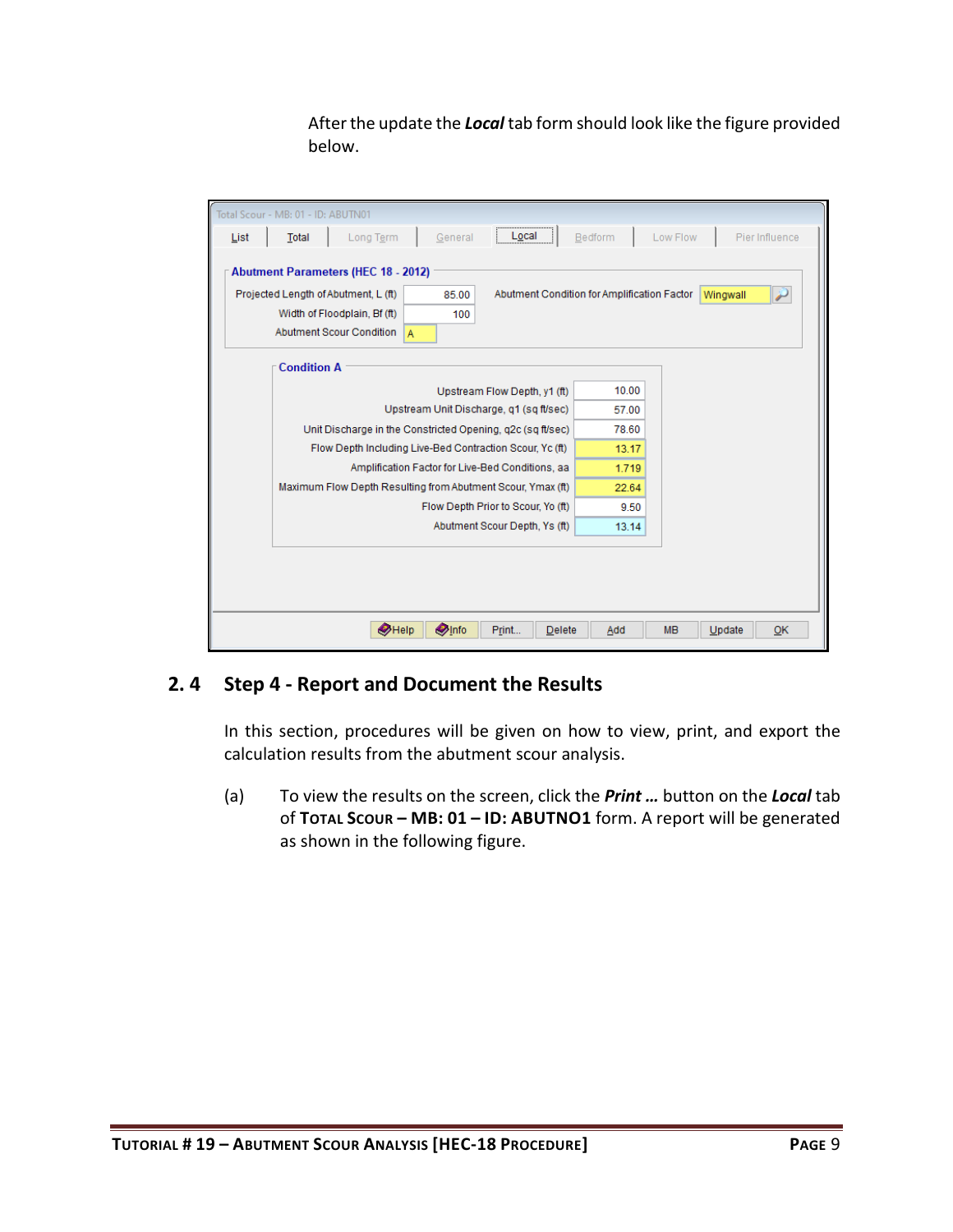| Page 1                                                      | Drainage Design Management System<br>LOCAL SCOUR - ABUTMENTS HEC-18, CONDITION A<br>Project Reference: V605_ABUTMENT_NCHRP1 |  |  |  |  |  |  |
|-------------------------------------------------------------|-----------------------------------------------------------------------------------------------------------------------------|--|--|--|--|--|--|
| <b>ID: ABUTN01</b>                                          |                                                                                                                             |  |  |  |  |  |  |
| Projected Length of Abutment, L (ft)                        | 85.00                                                                                                                       |  |  |  |  |  |  |
| Width of Floodplain, Bf (ft)                                | 100                                                                                                                         |  |  |  |  |  |  |
| butment Scour Condition                                     | A                                                                                                                           |  |  |  |  |  |  |
| Select Equation Based On:                                   | <b>Grain Size</b>                                                                                                           |  |  |  |  |  |  |
| Upstream Flow Depth, y1 (ft)                                | 10.00                                                                                                                       |  |  |  |  |  |  |
| Upstream Unit Discharge, q1 (sq ft/sec)                     | 57.00                                                                                                                       |  |  |  |  |  |  |
| Unit Discharge in the Constricted Opening, q2c (sq ft/sec)  | 78.60                                                                                                                       |  |  |  |  |  |  |
| Flow Depth Including Live-Bed Contraction Scour, Yc (ft)    | 13.17                                                                                                                       |  |  |  |  |  |  |
| Amplification Factor forLive-Bed Conditions, aa             | 1.72                                                                                                                        |  |  |  |  |  |  |
| Maximum Flow Depth Resulting from Abutment Scour, Ymax (ft) | 22.64                                                                                                                       |  |  |  |  |  |  |
| Flow Depth Prior to Scour, Yo (ft)                          | 9.50                                                                                                                        |  |  |  |  |  |  |
| Scour depth, ys (ft)                                        | 13.14                                                                                                                       |  |  |  |  |  |  |

- (b) To print the results, click the printer symbol  $\left(\frac{B}{2}\right)$ .
- (c) To export the results to PDF format or to other formats, click the export symbol  $\left(\begin{array}{c} 1 \\ 1 \end{array}\right)$

This concludes the first tutorial for **Abutment Scour under Live-Bed Condition** (or **Condition A**).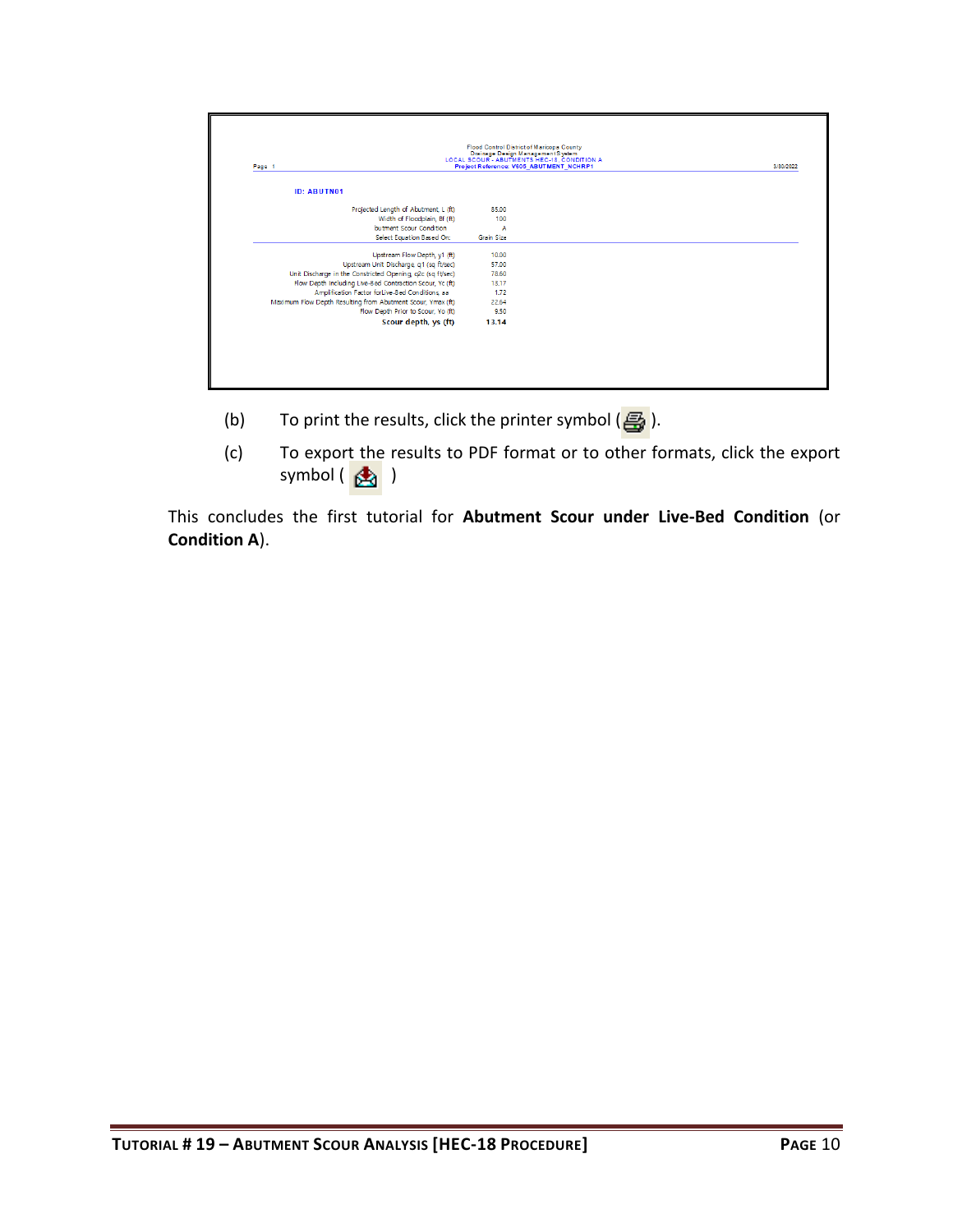## <span id="page-12-0"></span>**3.0 ABUTMENT SCOUR FOR CLEAR-WATER CONDITION (SPILL-THROUGH)**

If the *L/B<sup>f</sup>* ratio is less than 0.75, the clear-water abutment scour equations should be used. The clear-water condition is also called **Condition B** in the HEC-18 Manual of the Federal Highway Administration (2012). Abutment scour can be computed for either of two options: *Wingwall* or *Spill-Through*.

The data sets provided below are for evaluating Abutment Scour (Spill-Through Option).

❖ Embankment and Floodplain Data:

| Projected length of embankment, L (ft):                                            | 65.00  |
|------------------------------------------------------------------------------------|--------|
| Width of floodplain, $B_f$ (ft):<br>$\bullet$                                      | 100.00 |
| ❖ Hydraulic and Sediment Data:                                                     |        |
| Unit discharge at upstream floodplain, $q_f$ (ft <sup>2</sup> /s):<br>$\bullet$    | 5.70   |
| Unit discharge at constricted opening, $q_{2f}$ (ft <sup>2</sup> /s):<br>$\bullet$ | 10.10  |
| Particle size with 50 percent finer, $D_{50}$ (ft):<br>$\bullet$                   | 0.0010 |
| Manning's n of floodplain under the bridge:<br>$\bullet$                           | 0.025  |
| Critical shear stress for floodplain material:<br>$\bullet$                        | 0.04   |
| Flow depth prior to scour, $Y_o$ (ft):<br>$\bullet$                                | 3.50   |

The analysis procedure for evaluating Abutment Scour for clear-water condition is summarized as follows:

- ❖ Step 1: Establish a New River Mechanics Project and Defaults Set-up
- ❖ Step 2: Set up Abutment Scour Basic Data
- ❖ Step 3: Calculate Abutment Scour Grain Size Equation
- ❖ Step 4: Calculate Abutment Scour Shear Stress Equation
- ❖ Step 5: Report and Document the results

## <span id="page-12-1"></span>**3.1 Step 1 - Establish a New Project and Defaults Set-up**

(a) Start **DDMSW**. Click the *OK* button to accept the software disclaimer as shown below.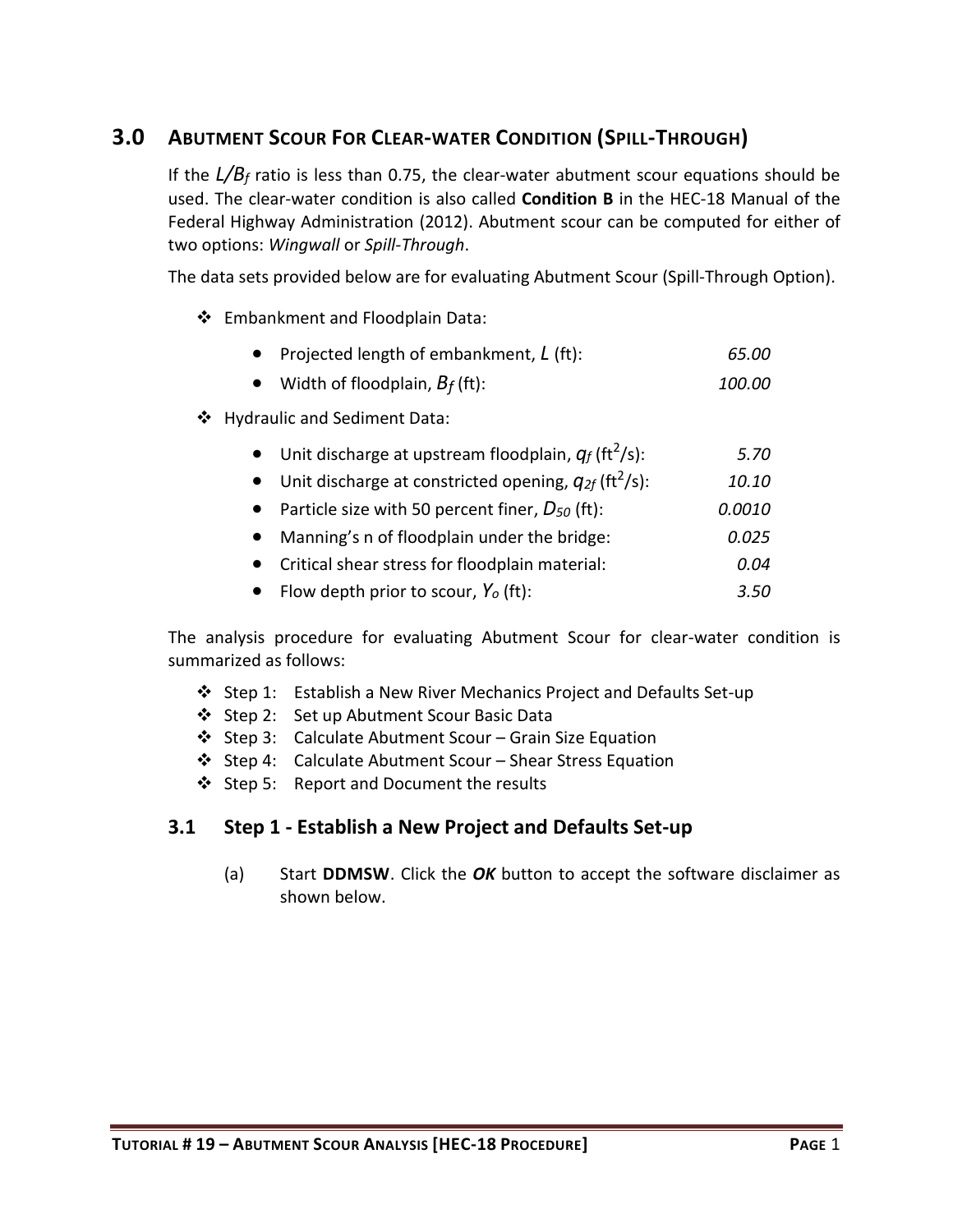

After **DDMSW** is launched, the **SELECT PROJECT** form is automatically opened as shown in the following figure.

| <b>Select Project</b>        |       |                                                            |                                                        |   |
|------------------------------|-------|------------------------------------------------------------|--------------------------------------------------------|---|
| List                         | じと    | <b>Details</b>                                             | Default Table Versions                                 |   |
|                              |       | Click to navigate all records                              |                                                        |   |
| <b>Group River Mechanics</b> |       |                                                            |                                                        |   |
| Project Group A              | ID    | <b>Reference</b>                                           | Title                                                  | ۸ |
| <b>River Mechanics</b>       | 00055 | GUIDEBANK_NCHRP2                                           | Guide Bank Scour using HEC-18 NCHRP Procedure          |   |
| <b>River Mechanics</b>       | 00112 | <b>LATEROSIONEXAMPLE</b>                                   | <b>Lateral Erosion Example</b>                         |   |
| <b>River Mechanics</b>       | 00111 | <b>LAUNCHABLERIPRAP</b>                                    | River Mechanics Example - Launchable RipRap            |   |
| <b>River Mechanics</b>       | 00117 | <b>MODELTHALWEG</b>                                        | Sedimentation Model Examples                           |   |
| <b>River Mechanics</b>       | 00054 | PIER INFLUENCE                                             | Pier Influence Zone calculation using HEC-18 Procedure |   |
| <b>River Mechanics</b>       | 00053 | PRESSURE SCOUR                                             | Pressure Flow Scour using HEC-18 Procedure             |   |
| <b>River Mechanics</b>       | 00107 | <b>PROJECTXSECTIONS</b>                                    | <b>River Mechanics Cross Sections</b>                  |   |
| <b>River Mechanics</b>       | 00110 | <b>RIPRAPSIZINGFCD</b>                                     | River Mechanics Example - Riprap Sizing                |   |
| <b>River Mechanics</b>       | 00081 | <b>SCOURTUTORIAL</b>                                       | <b>River Mechanics Example</b>                         |   |
| <b>River Mechanics</b>       | 00108 | <b>SEDIMENTYIELDFCD</b>                                    | River Mechanics Example - Sediment Yield               |   |
| <b>River Mechanics</b>       | 00125 | <b>SEDMODELS</b>                                           | Import Sediment Transport Model Long Term Scour        |   |
| <b>River Mechanics</b>       | 00136 | <b>T15 LAUNCHABLERR</b>                                    | Tutorial #15 - Launchable Riprap Analysis              |   |
| <b>River Mechanics</b>       | 00141 | V605 ABUTMENT NCHRP1                                       | Abutment Scour using HEC-18 NCHRP Procedure            |   |
| <b>Street Drainage</b>       | 00105 | KVLEXAMPLE12                                               | Street Drainage Example                                |   |
| <b>Street Drainage</b>       | 00101 | <b>KVLEXAMPLE8</b>                                         | Street Drainage Examples                               |   |
|                              |       |                                                            |                                                        |   |
| $\hat{<}$                    |       |                                                            | $\rightarrow$                                          |   |
|                              |       |                                                            |                                                        |   |
| Modification Date 03/29/2022 |       | $\overline{\phantom{a}}$<br><b>Update Project Defaults</b> | Print<br>Delete<br>Add<br>OK                           |   |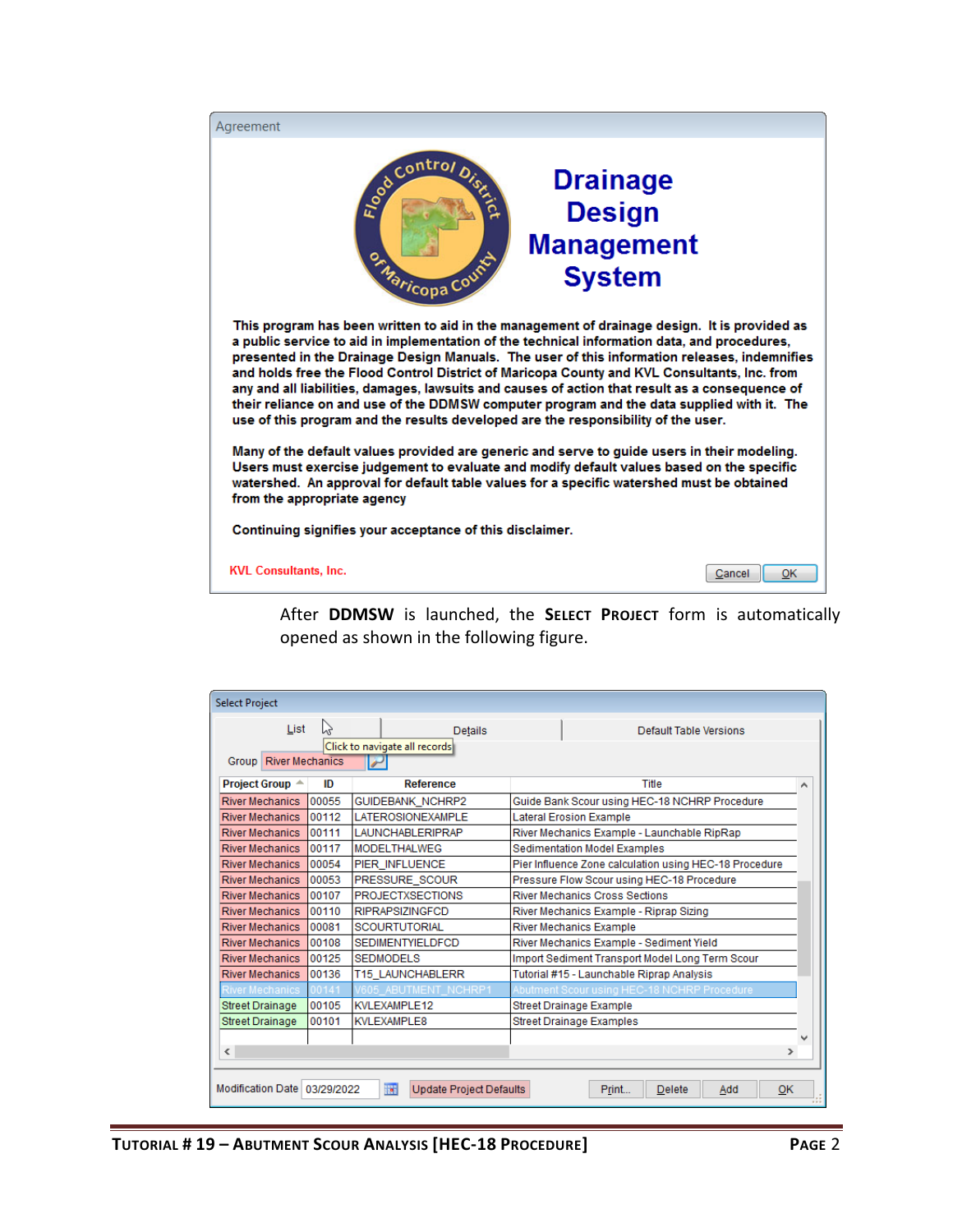- (b) Click the *Add* button on the **SELECT PROJECT** form to start a new project. Alternatively, one can add/create a new project by executing *File* ➔ *New Project* ➔ *Add*.
- (c) Select the *River Mechanics* checkbox, then click the *OK* button to close the **NEW PROJECT OPTIONS** dialog box.
- (d) On the **SELECT PROJECT** form, enter "V605\_*ABUTMENT\_NCHRP2*" into the *Reference* textbox. This is the name of the new project. Users can choose any name to be entered into the *Reference* textbox as long as it does not exist already in the current **DDMSW** project database.
- **(e)** Type into the *Title* textbox a brief descriptive title for this project. *(Optional) (e.g., 'Abutment Scour using HEC-18 NCHRP Procedure')*
- (f) Type into the *Location* textbox the location of this project. *(Optional) (e.g., 'Maricopa County, Arizona').*
- (g) Type into the *Agency* textbox the agency or company name**.** *(Optional) (e.g., 'Flood Control District of Maricopa County')*
- (h) Check *River Mechanics Only* checkbox for this project.
- (i) Type a detailed description of this project into the comment area under the *Project Reference* frame**.** *(Optional) (e.g., 'This is a tutorial project for evaluating Abutment Scour (Clear-Water Condition) using HEC-18 NCHRP Procedure')*
- (j) Set the *Modification Date* using today's date by clicking on the Calendar icon.
- (k) Click the *Save* button to save the entered data. The figure provided below shows what the form should look like.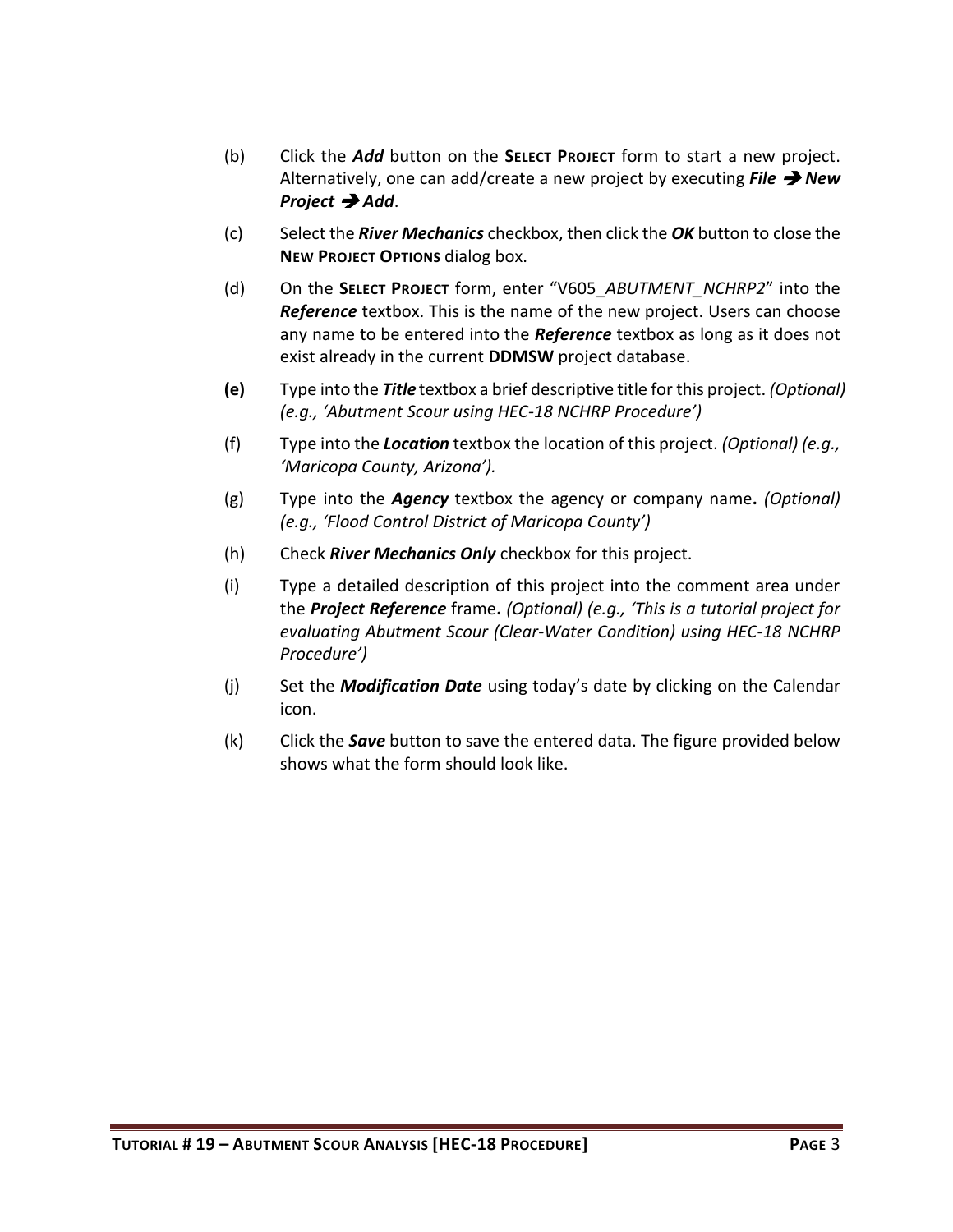| <b>Select Project</b> |                                                    | い                       |                                                                       |               |                         |                        |    |  |
|-----------------------|----------------------------------------------------|-------------------------|-----------------------------------------------------------------------|---------------|-------------------------|------------------------|----|--|
|                       | List                                               |                         | Details                                                               |               |                         | Default Table Versions |    |  |
|                       | <b>Project Reference</b>                           |                         |                                                                       |               | <b>Project Defaults</b> |                        |    |  |
| Project ID            | 00142                                              |                         | Reference   V605_ABUTMENT_NCHRP2                                      |               |                         |                        |    |  |
|                       |                                                    |                         | Title   Abutment Scour using HEC-18 NCHRP Procedure                   |               | <b>Soils</b>            | <b>FCDMC</b>           |    |  |
| Location              | Maricopa County, Arizona                           |                         |                                                                       |               | Land Use   FCDMC        |                        |    |  |
|                       | Agency   Flood Control District of Maricopa County |                         |                                                                       |               |                         |                        |    |  |
|                       | <b>Hydrology and Hydraulics Only</b>               |                         |                                                                       |               |                         |                        |    |  |
|                       | $\sqrt{\phantom{a}}$ River Mechanics Only          |                         |                                                                       |               |                         |                        |    |  |
|                       |                                                    |                         |                                                                       |               |                         |                        |    |  |
|                       |                                                    |                         |                                                                       |               |                         |                        |    |  |
|                       |                                                    |                         |                                                                       |               |                         |                        |    |  |
|                       |                                                    |                         |                                                                       |               |                         |                        |    |  |
|                       |                                                    |                         |                                                                       |               |                         |                        |    |  |
|                       | Condition) using HEC-18 NCHRP Procedure            |                         | This is a tutorial project for evaluating Abutment Scour (Clear-Water | ۸             |                         |                        |    |  |
|                       |                                                    |                         |                                                                       |               |                         |                        |    |  |
|                       |                                                    |                         |                                                                       |               |                         |                        |    |  |
|                       |                                                    |                         |                                                                       |               |                         |                        |    |  |
|                       |                                                    |                         |                                                                       |               |                         |                        |    |  |
|                       | Modification Date 03/30/2022                       | $\overline{\mathbf{R}}$ | <b>Update Project Defaults</b>                                        | <b>O</b> Info | Print<br><b>Delete</b>  | Add                    | OK |  |

(l) Click the *OK* button to exit / close the **SELECT PROJECT** form.

**Note:** The *Project ID* "*00142"* in the above figure is the unique database record identifier for the project, which is automatically generated by the program when a new project is created. Each time a new project is created, a *Project ID* is assigned by the program. The *Project ID* assigned to your project will not necessary be the same as the *Project ID* shown in the above figure.

#### <span id="page-15-0"></span>**3.2 Step 2 - Set up Abutment Scour Basic Data**

(a) From the menu bar of the main application window, click *River Mechanics*  ➔ *Scour*, to open the **TOTAL SCOUR** form.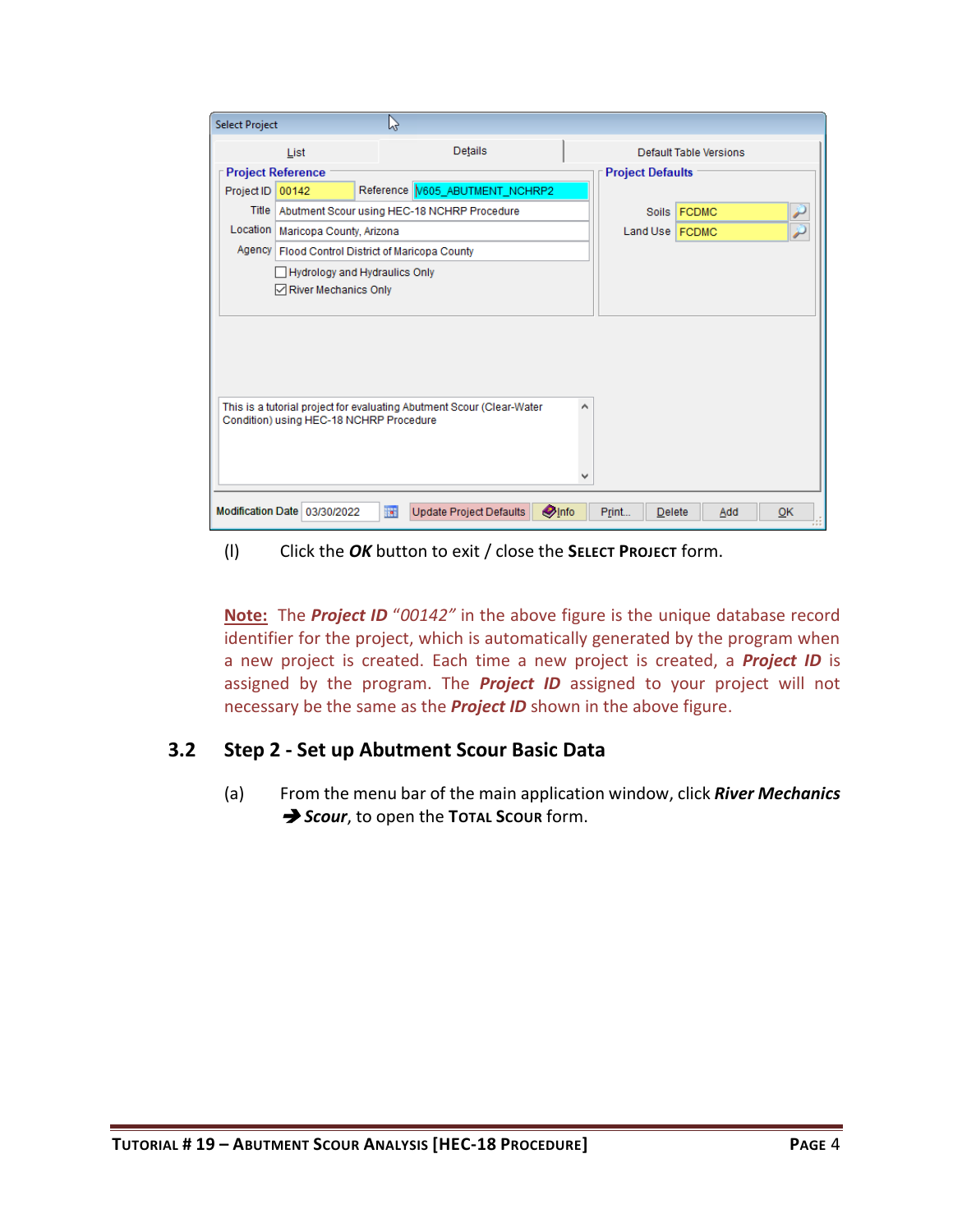|              | Flood Control District of Maricopa County Version: 6.0.5 - V605_ABUTMENT_NCHRP2     |
|--------------|-------------------------------------------------------------------------------------|
| Edit<br>File | River Mechanics   Project Defaults<br>Help                                          |
|              | Scc.<br><b>Thalweg Elevation Comparison</b>                                         |
|              | Riprap<br>Launchable Riprap                                                         |
|              | Lateral Erosion                                                                     |
|              | Sediment Yield                                                                      |
|              | <b>Cross Section Hydraulics</b><br>Cross Section Geometry                           |
|              | Import Cross Sections from Another Project<br>Import Cross Sections from a CSV File |
|              | Manning's Calculator                                                                |

(b) On the **TOTAL SCOUR** form, click the *Add* button to activate the necessary data entry fields for the new project.

| Total Scour - NB: 01 - ID:  |                            |                    |                      |                |                                          |                   |                           |
|-----------------------------|----------------------------|--------------------|----------------------|----------------|------------------------------------------|-------------------|---------------------------|
| $\underline{\mathsf{List}}$ | Total<br>Long Term         | General            | $L\underline{o}$ cal | Bedform        | Low Flow                                 |                   | Pier Influence            |
|                             |                            |                    |                      |                |                                          |                   |                           |
| ID<br>$\Delta$              | <b>Cross Section</b><br>ID | Long Term<br>Scour | General<br>Scour     | Local<br>Scour | <b>Bedform</b><br>Bend<br>Scour<br>Scour | Low Flow<br>Scour | Total<br>Scour            |
|                             |                            |                    |                      |                |                                          |                   |                           |
|                             |                            |                    |                      |                |                                          |                   |                           |
|                             |                            |                    |                      |                |                                          |                   |                           |
|                             |                            |                    |                      |                |                                          |                   |                           |
|                             |                            |                    |                      |                |                                          |                   |                           |
|                             |                            |                    |                      |                |                                          |                   |                           |
|                             |                            |                    |                      |                |                                          |                   |                           |
|                             |                            |                    |                      |                |                                          |                   |                           |
|                             |                            |                    |                      |                |                                          |                   |                           |
|                             |                            |                    |                      |                |                                          |                   |                           |
|                             |                            |                    |                      |                |                                          |                   |                           |
| ∢                           |                            |                    |                      |                |                                          |                   |                           |
|                             |                            |                    |                      |                |                                          |                   |                           |
|                             | $\bigcirc$ Help            | $\sqrt{\ln 10}$    | Print                | Add<br>Delete  | <b>MB</b>                                | Update            | $\underline{\mathsf{OK}}$ |

- (c) Enter "*ABUTNO2*" into the *ID* textbox (this *ID* identifies that it is for Abutment No.2).
- (d) Check the *Local* checkbox.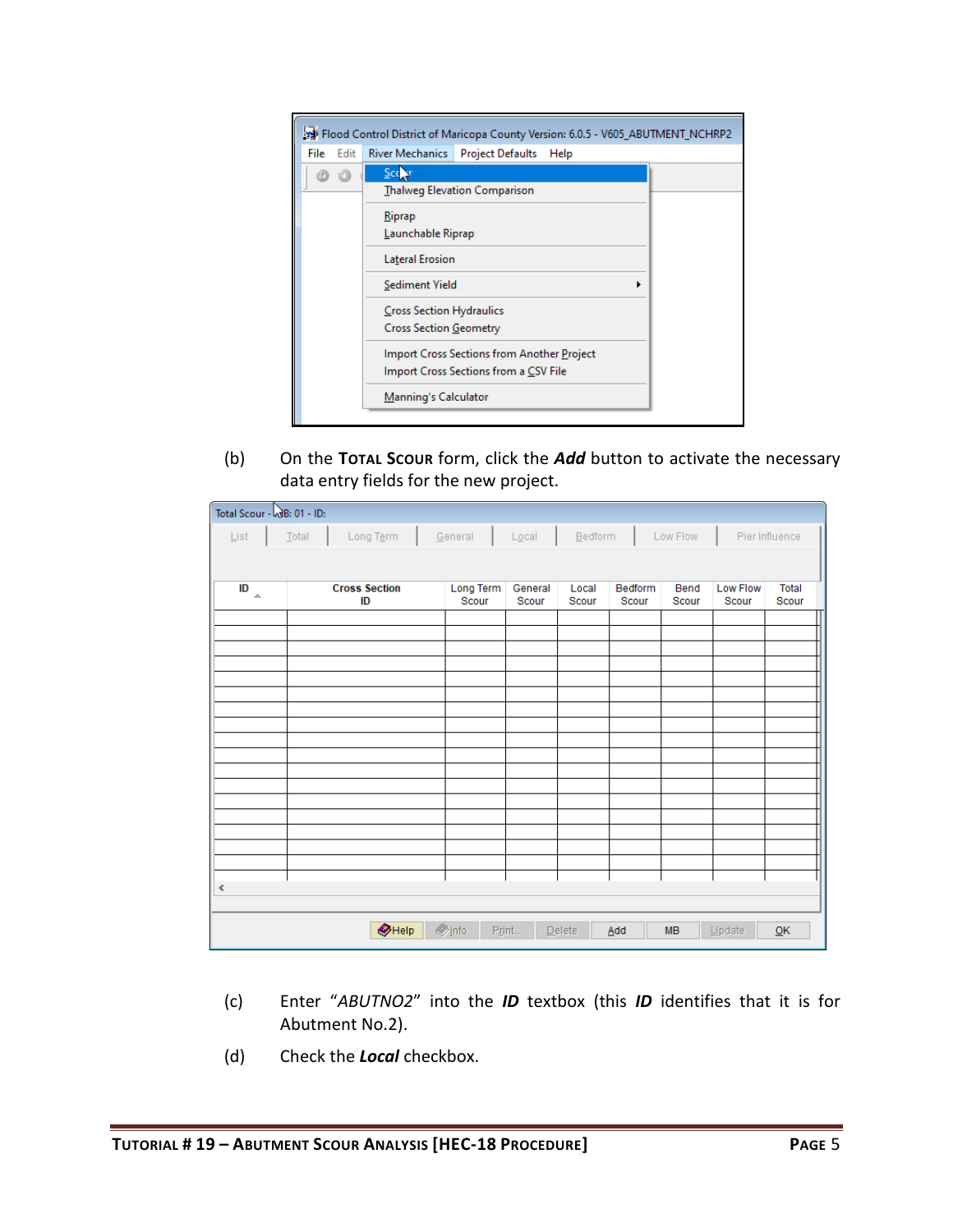(e) Click the browse button under the *Method* column across the *Local* checkbox to open the local scour method select menu.

| <b>Select Method</b>                           |  |
|------------------------------------------------|--|
|                                                |  |
| <b>Piers</b>                                   |  |
| Abutments                                      |  |
| Abutments (HEC 18 - 2012)                      |  |
| <b>Culvert Outlet</b>                          |  |
| Guide Banks                                    |  |
| Guide Banks (HEC 18 - 2012)                    |  |
| Grade Control or Drop Structure - Schoklitsch  |  |
| Low Head Stilling Basin - Veronese             |  |
| Stilling Basin/End of Apron - Zimmerman/Maniak |  |
|                                                |  |
|                                                |  |
|                                                |  |
| Cancel<br>ок                                   |  |
|                                                |  |

- (f) Select the '*Abutments (HEC 18 – 2012)*' from the **SELECT METHOD** dialog box, then click *OK* to close.
- (g) Back to the **TOTAL SCOUR – MB: 01 – ID: ABUTNO2** form, click the *Save* button to save the entered data.

| Total Scour MB: 01 - ID: ABUTNO2          |                                                 |                   |                           |           |                |
|-------------------------------------------|-------------------------------------------------|-------------------|---------------------------|-----------|----------------|
| Total<br>List                             | General<br>Long Term                            | Local             | Bedform                   | Low Flow  | Pier Influence |
| $\sqcap$ ID<br>Major Basin ID<br>01<br>ID | $\overline{\phantom{a}}$<br>ABUTNO <sub>2</sub> |                   |                           |           |                |
| <b>Scour Depth</b>                        |                                                 | Custom            |                           |           |                |
|                                           | Include Calc<br>FS Value                        | Method<br>Calc FS |                           |           |                |
| Long Term  <br>General n                  |                                                 |                   |                           |           |                |
| Local $\boxed{\triangleright}$            | 1.3<br>0.00<br>0.00                             | П<br>П            | Abutments (HEC 18 - 2012) |           | ₽              |
| Bedform $\Box$                            |                                                 |                   |                           |           |                |
| Low Flow $\Box$                           |                                                 |                   |                           |           |                |
| Headcut $\Box$                            |                                                 |                   |                           |           |                |
| Tailcut $\square$                         |                                                 |                   |                           |           | ۸              |
| Total (ft)                                |                                                 |                   |                           |           |                |
| Pier Influence                            |                                                 |                   |                           |           |                |
|                                           |                                                 |                   |                           |           | ٧              |
|                                           |                                                 |                   |                           |           |                |
|                                           |                                                 |                   |                           |           |                |
|                                           | $\bigcirc$ Help<br><b>O</b> Info                | Print             | Delete<br>Add             | <b>MB</b> | QK<br>Update   |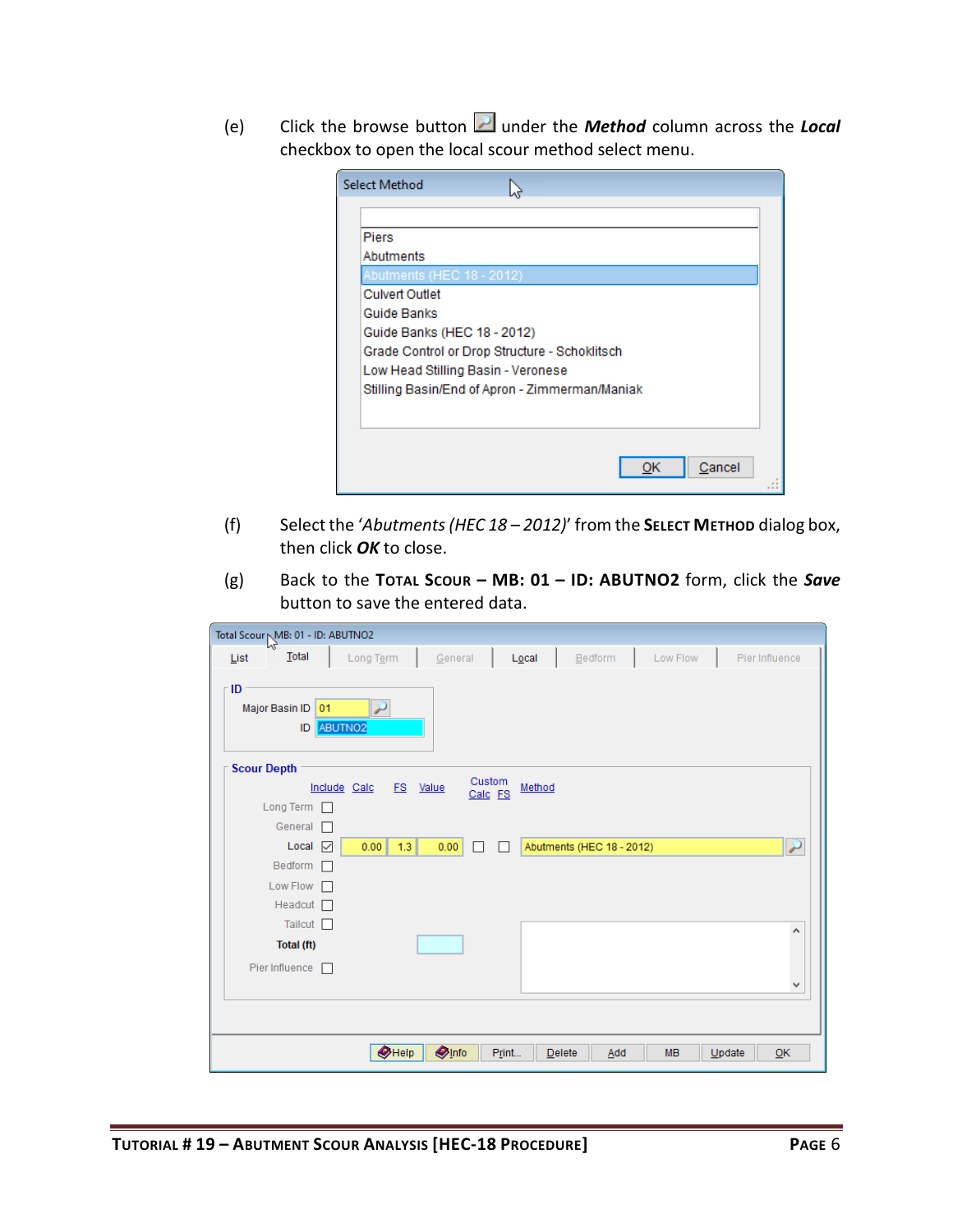#### <span id="page-18-0"></span>**3.3 Step 3 - Calculate the Abutment Scour – Grain Size Equation**

(a) Click the *Local* tab to open the form for entering relevant data for evaluating Abutment Scour depth.

|      | Total Scool - MB: 01 - ID: ABUTNO2                                                                                                                                                                                                                                                                                                                                                          |
|------|---------------------------------------------------------------------------------------------------------------------------------------------------------------------------------------------------------------------------------------------------------------------------------------------------------------------------------------------------------------------------------------------|
| List | Local<br>Pier Influence<br>Long Term<br>Bedform<br>Low Flow<br>Total<br>General                                                                                                                                                                                                                                                                                                             |
|      | <b>Abutment Parameters (HEC 18 - 2012)</b><br>Projected Length of Abutment, L (ft)<br>Abutment Condition for Amplification Factor<br><b>Spill Through</b><br>Width of Floodplain, Bf (ft)<br><b>Abutment Scour Condition</b><br>$\overline{A}$                                                                                                                                              |
|      | <b>Condition A</b>                                                                                                                                                                                                                                                                                                                                                                          |
|      | Upstream Flow Depth, y1 (ft)<br>Upstream Unit Discharge, q1 (sq ft/sec)<br>Unit Discharge in the Constricted Opening, q2c (sq ft/sec)<br>Flow Depth Including Live-Bed Contraction Scour, Yc (ft)<br>Amplification Factor for Live-Bed Conditions, aa<br>Maximum Flow Depth Resulting from Abutment Scour, Ymax (ft)<br>Flow Depth Prior to Scour, Yo (ft)<br>Abutment Scour Depth, Ys (ft) |
|      |                                                                                                                                                                                                                                                                                                                                                                                             |
|      | <b>O</b> Info<br>$\bullet$ Help<br>Print<br>Delete<br><b>MB</b><br>Update<br>OK<br>Add                                                                                                                                                                                                                                                                                                      |

- (b) Enter *"65"* into the *Projected Length of Embankment, L (ft)* textbox.
- (c) Enter *"100"* into the **Width of Floodplain,** *B<sup>f</sup>* **(ft)** textbox.
- (d) Click the browse **button beside the Abutment Condition for** *Amplification Factor* textbox to select the Abutment type. Choose *"Spill Through"* and click *OK* to exit the **ABUTMENT CONDITION** dialog box.

| <b>Abutment Condition</b> |  |
|---------------------------|--|
|                           |  |
| Spill Through             |  |
| Wingwall                  |  |
|                           |  |
|                           |  |
|                           |  |
|                           |  |
| Cancel<br>ок              |  |
|                           |  |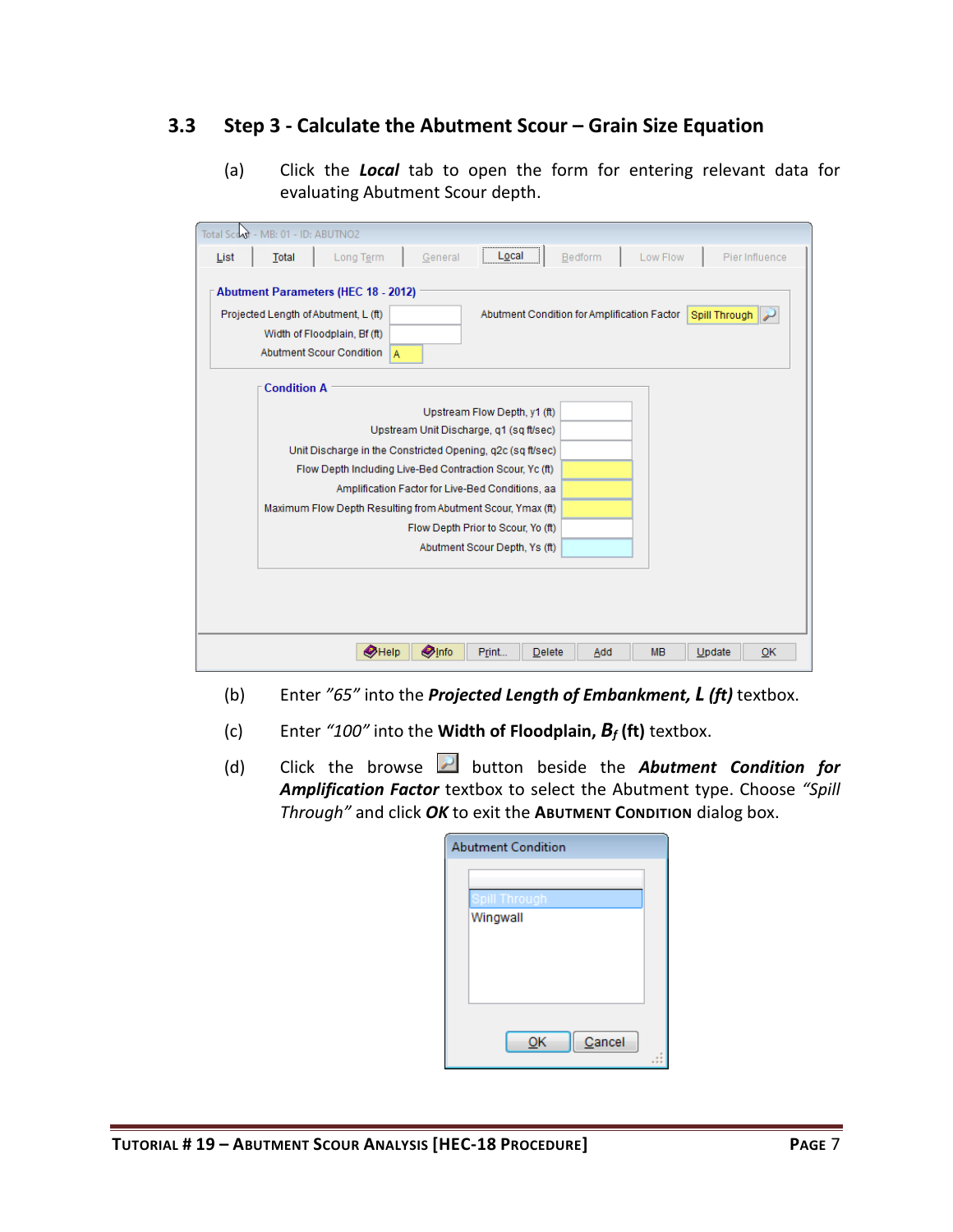(e) Click the browse **button on the right side of the Select Equation Based** *On* textbox to select which equation to use between *"Grain Size"* or *"Shear Stress".* Choose *"Grain Size",* then click *OK* to exit the **EQUATION BASED ON** dialog box.

| Equation based on p               |  |
|-----------------------------------|--|
|                                   |  |
| Grain Size<br><b>Shear Stress</b> |  |
|                                   |  |
|                                   |  |
|                                   |  |
|                                   |  |
| Cancel<br>ОΚ                      |  |
|                                   |  |

- (f) Back on the *Local* tab form, click the *Save* button to save the entered data.
- (g) Enter "*5.7"* into the *Upstream Unit Discharge, q<sup>f</sup> (sq ft/sec)* textbox.
- (h) Enter "*10.1"* into the *Unit Discharge in the Constricted Opening, q2f (sq ft/sec)* textbox.
- (i) Enter "*0.0010"* into the *Particle Size with 50 Percent Finer, D<sup>50</sup> (ft)* textbox.
- (j) Enter "3*.5"* into the *Flow Depth Prior to Scour, Y<sup>o</sup> (ft)* textbox.
- (k) Click the *Save* button to save the entered data.
- (l) Click the **Update** button to update the analysis.
- (m) Select "*This Record*" from the **SELECTION OPTION** dialog box, then click *Yes* to continue.

| <b>Select Option</b> |  |
|----------------------|--|
| Option               |  |
| This Record          |  |
| This Major Basin     |  |
| All                  |  |
|                      |  |
|                      |  |
|                      |  |
| Cancel               |  |
|                      |  |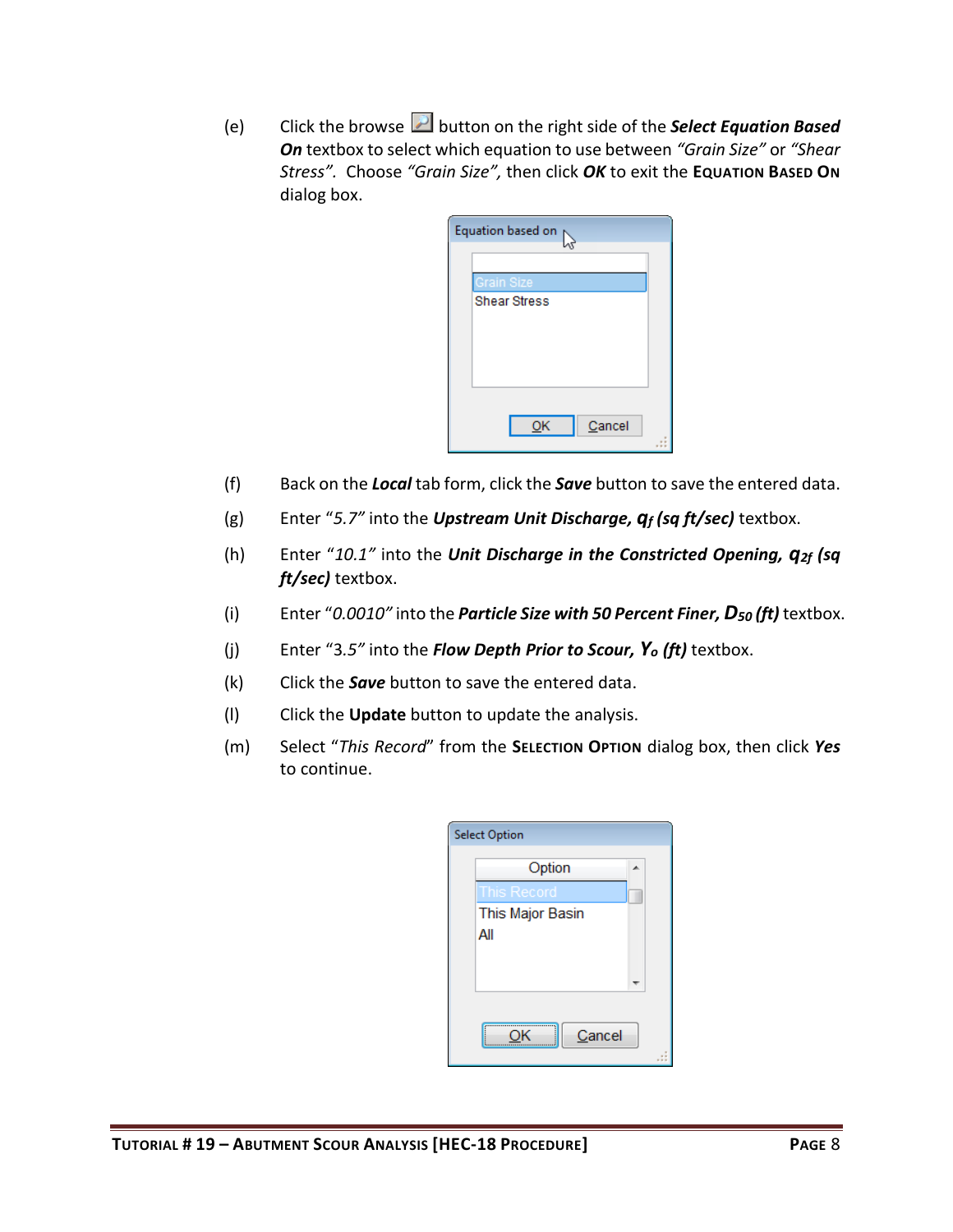

After the update, the form should now look like the figure provided below.

| List                                                                       | Total | Long T <u>e</u> rm                         | General      | Local                                                       | Bedform                   | Low Flow  |                   | Pier Influence |
|----------------------------------------------------------------------------|-------|--------------------------------------------|--------------|-------------------------------------------------------------|---------------------------|-----------|-------------------|----------------|
|                                                                            |       | <b>Abutment Parameters (HEC 18 - 2012)</b> |              |                                                             |                           |           |                   |                |
|                                                                            |       | Projected Length of Abutment, L (ft)       | 65.00        | Abutment Condition for Amplification Factor                 |                           |           | Spill Through     |                |
|                                                                            |       | Width of Floodplain, Bf (ft)               | 100          |                                                             | Select Equation Based On: |           | <b>Grain Size</b> |                |
| <b>Abutment Scour Condition</b><br>B                                       |       |                                            |              |                                                             |                           |           |                   |                |
|                                                                            |       | <b>Condition B - Grain Size</b>            |              |                                                             |                           |           |                   |                |
|                                                                            |       |                                            |              | Upstream Floodplain Unit Discharge, qf (sq ft/sec)          | 5.70                      |           |                   |                |
|                                                                            |       |                                            |              |                                                             | 10.10                     |           |                   |                |
| Unit Discharge in the Constricted Opening, g2f (sq ft/sec)<br>Ku<br>11.170 |       |                                            |              |                                                             |                           |           |                   |                |
| Particle Size with 50 Percent Finer, D50 (ft)                              |       |                                            | 0.0010       |                                                             |                           |           |                   |                |
|                                                                            |       |                                            |              | Flow Depth Including Clear-water Contraction Scour, Yc (ft) | 6.60                      |           |                   |                |
|                                                                            |       |                                            |              | Amplification Factor for Clear-water Conditions, ab         | 2.111                     |           |                   |                |
|                                                                            |       |                                            |              | Maximum Flow Depth Resulting from Abutment Scour, Ymax (ft) | 13.94                     |           |                   |                |
|                                                                            |       |                                            |              | Flow Depth Prior to Scour, Yo (ft)                          | 3.50                      |           |                   |                |
|                                                                            |       |                                            |              | Abutment Scour Depth, Ys (ft)                               | 10.44                     |           |                   |                |
|                                                                            |       |                                            |              |                                                             |                           |           |                   |                |
|                                                                            |       |                                            |              |                                                             |                           |           |                   |                |
|                                                                            |       |                                            |              |                                                             |                           |           |                   |                |
|                                                                            |       | $\bullet$ Help                             | <b>Olnfo</b> | Print<br>Delete                                             | Add                       | <b>MB</b> | Update            | OK             |

#### <span id="page-20-0"></span>**3.4 Step 4 - Calculate the Abutment Scour – Shear Stress Equation**

An alternative option to evaluate the Abutment Scour is to use equations for the *"Shear Stress"* option.

- (a) On the same *Local* tab form, keep the same data that were employed for the *'Grain Size'* option.
- (b) Click the browse **button beside the Select Equation Based On** textbox and select *"Shear Stress".* Click *OK* to exit the **EQUATION BASED ON** dialog box.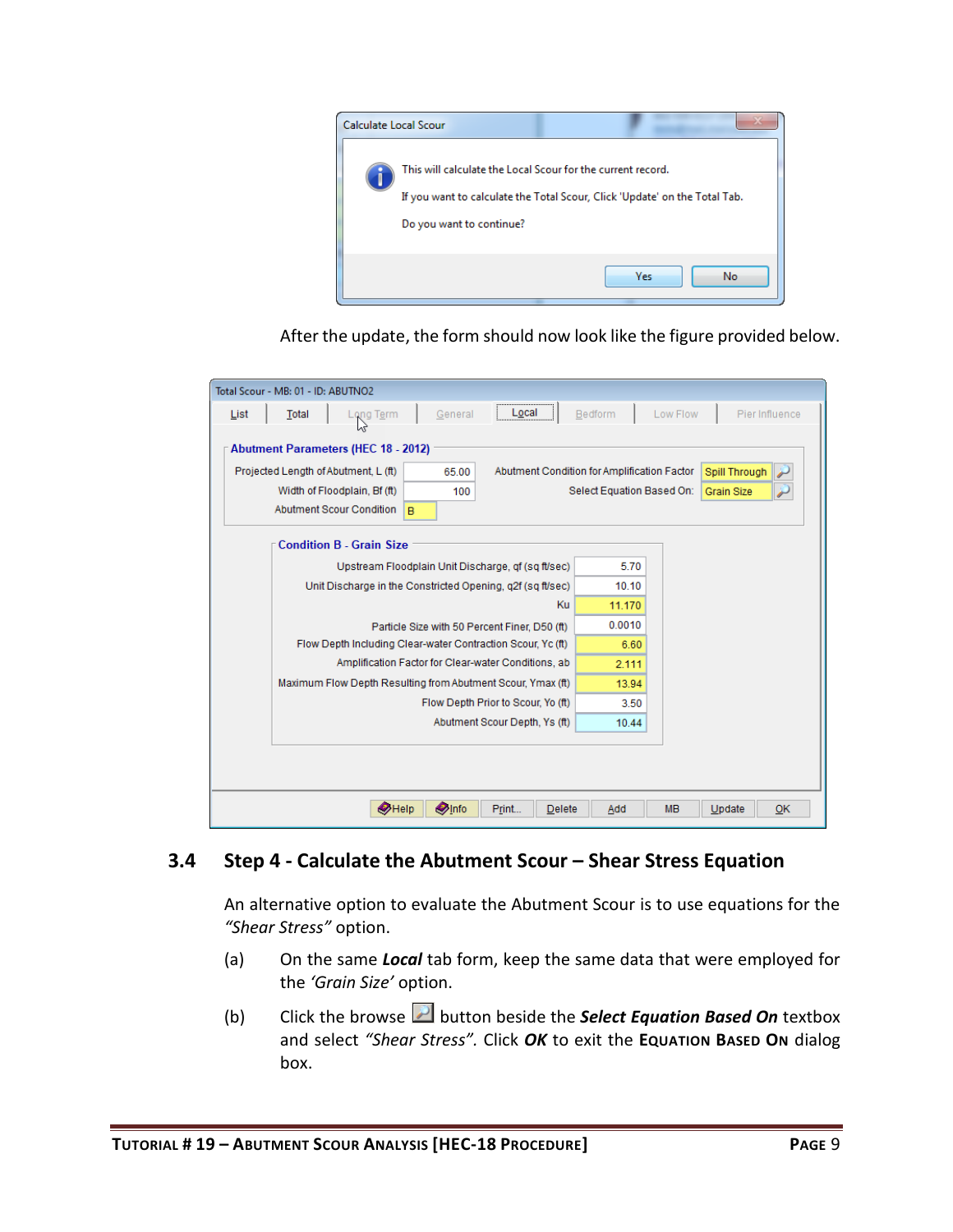

(c) Click the *Save* button to accept the changes made on the data.

Note that the selection of *"Shear Stress"* for the *Abutment Scour Condition B analysis* has transformed the *Local* tab form as shown. Now the form has added three more input data fields. They are *Manning's n of the Floodplain Material Under the Bridge*, *Critical Shear Stress for the Floodplain Material, t<sup>c</sup> (lb/sq ft)*, and *Unit Weight of Water (lb/cu ft).*

| Total Scour - MB: 01 - ID: ABUTNO2                                                          |                                                              |
|---------------------------------------------------------------------------------------------|--------------------------------------------------------------|
| M<br>General<br>Local<br>Long Term<br><b>Total</b><br>List                                  | Bedform<br>Low Flow<br>Pier Influence                        |
| <b>Abutment Parameters (HEC 18 - 2012)</b><br>Projected Length of Abutment, L (ft)<br>65.00 | Abutment Condition for Amplification Factor<br>Spill Through |
| Width of Floodplain, Bf (ft)<br>100                                                         | Select Equation Based On:<br><b>Shear Stress</b>             |
| Abutment Scour Condition<br>B                                                               |                                                              |
| <b>Condition B - Shear Stress</b>                                                           |                                                              |
| Upstream Floodplain Unit Discharge, qf (sq ft/sec)                                          | 5.70                                                         |
| Unit Discharge in the Constricted Opening, g2f (sq ft/sec)                                  | 10.10                                                        |
| Manning n of the Floodplain Material Under the Bridge, n                                    |                                                              |
| Critical Shear Stress for the Floodplain Material, tc (Ib/sq ft)                            |                                                              |
| Unit Weight of Water (Ib/cu ft)                                                             | 62.40                                                        |
| Ku                                                                                          | 1.486                                                        |
| Flow Depth Including Clear-water Contraction Scour, Yc (ft)                                 | 6.60                                                         |
| Amplification Factor for Clear-water Conditions, ab                                         | 2.111                                                        |
| Maximum Flow Depth Resulting from Abutment Scour, Ymax (ft)                                 | 13.94                                                        |
| Flow Depth Prior to Scour, Yo (ft)                                                          | 3.50                                                         |
| Abutment Scour Depth, Ys (ft)                                                               | 10.44                                                        |
|                                                                                             |                                                              |
| <b>Olnfo</b><br>$\bullet$ Help<br>Print<br>Delete                                           | <b>MB</b><br>OK<br>Add<br>Update                             |

(d) Enter "*0.025"* into the *Manning n of the Floodplain Material Under the Bridge, n* textbox.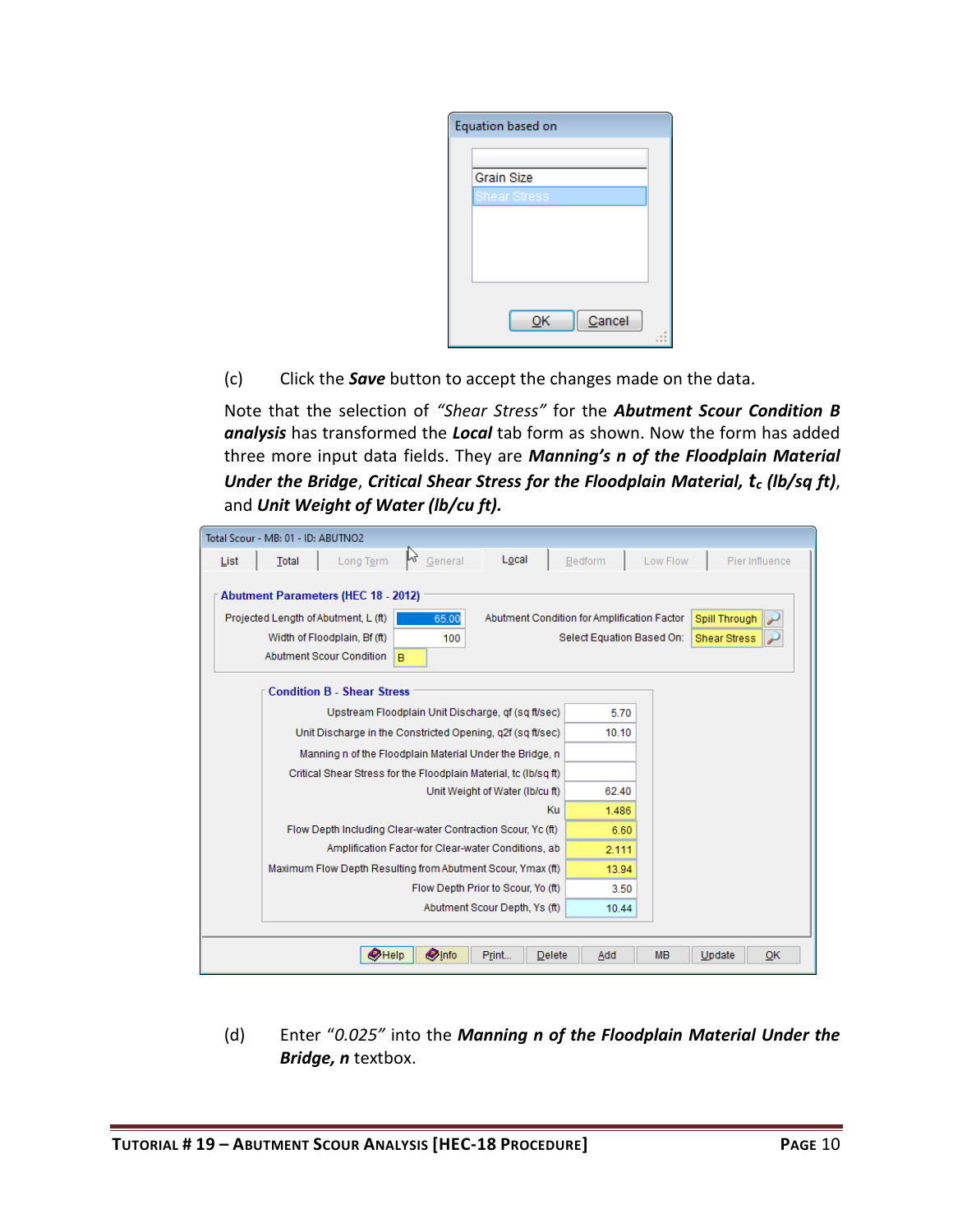- (e) Enter "*0.04"* into the *Critical Shear Stress for the Floodplain Material, t<sup>c</sup> (lb/sq ft)* textbox.
- (f) Enter *"62.4"* into the *Unit Weight of Water (lb/cu ft)* textbox.

Keep the other input data to be the same as were used in the *"Grain Size"* option. The completed form should now look as the screenshot provided below:

| Total Scour - MB: 01 - ID: ABUTNO2 -- Edit                               |                                                              |
|--------------------------------------------------------------------------|--------------------------------------------------------------|
| Total<br>Local<br>General<br>Term وهملا<br>Click to navigate all records | Pier Influence<br>Bedform<br>Low Flow                        |
|                                                                          |                                                              |
| <b>Abutment Parameters (HEC 18 - 2012)</b>                               |                                                              |
| Projected Length of Abutment, L (ft)<br>65.00                            | Abutment Condition for Amplification Factor<br>Spill Through |
| Width of Floodplain, Bf (ft)<br>100                                      | Select Equation Based On:<br><b>Shear Stress</b>             |
| Abutment Scour Condition<br>B                                            |                                                              |
| <b>Condition B - Shear Stress</b>                                        |                                                              |
|                                                                          |                                                              |
| Upstream Floodplain Unit Discharge, qf (sq ft/sec)                       | 5.70                                                         |
| Unit Discharge in the Constricted Opening, g2f (sg ft/sec)               | 10.10                                                        |
| Manning n of the Floodplain Material Under the Bridge, n                 | 0.025                                                        |
| Critical Shear Stress for the Floodplain Material, tc (Ib/sq ft)         | 0.04                                                         |
| Unit Weight of Water (Ib/cu ft)                                          | 62.40                                                        |
| Ku                                                                       | 1.486                                                        |
| Flow Depth Including Clear-water Contraction Scour, Yc (ft)<br>6.60      |                                                              |
| Amplification Factor for Clear-water Conditions, ab<br>2.111             |                                                              |
| Maximum Flow Depth Resulting from Abutment Scour, Ymax (ft)              | 13.94                                                        |
| Flow Depth Prior to Scour, Yo (ft)                                       | 3.50                                                         |
| Abutment Scour Depth, Ys (ft)                                            | 10.44                                                        |
|                                                                          |                                                              |
| Cancel<br>Print<br>Save<br>Delete                                        | <b>MB</b><br>OK<br>Add<br>Update                             |

- (g) Click the *Save* button to accept all the changes made on the form.
- (h) Click the *Update* button to update the Abutment scour analysis results.
- (i) Select "*This Record*" from the **SELECTION OPTION** dialog box, then click *Yes* to continue.

| <b>Select Option</b> |    |
|----------------------|----|
| Option               |    |
| This Record          |    |
| This Major Basin     |    |
| All                  |    |
|                      |    |
|                      |    |
|                      |    |
| Cancel               |    |
|                      | ×. |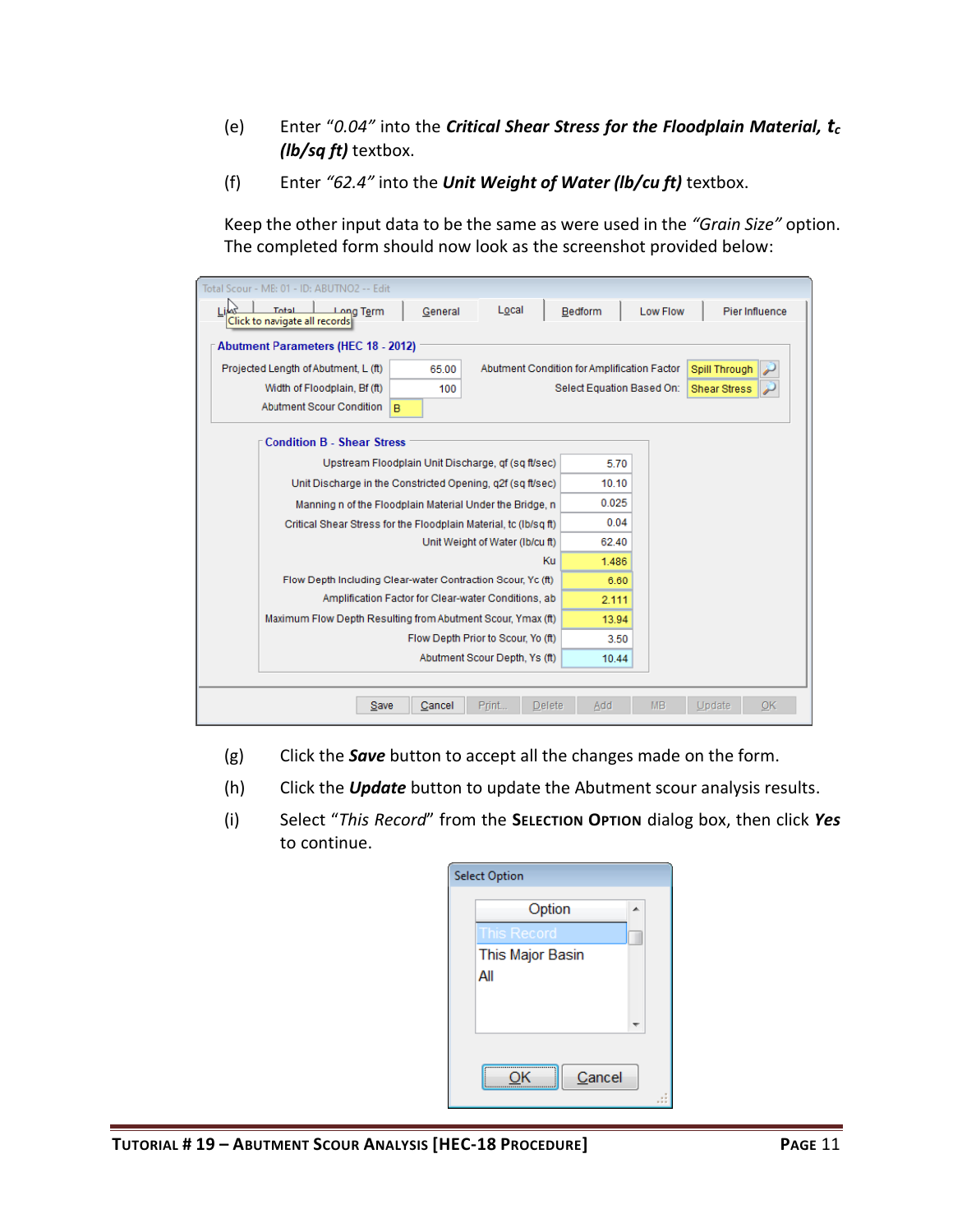

After the update, the evaluated Abutment Scour depth for the "Shear Stress" option (*i.e., 7.29*) appears to be less than the one evaluated for the "Grain Size" option (*i.e., 10.44*).

| Total Scour - MB: 01 - ID: ABUTNO2                                                                                                                                                      |                                                                                                                         |
|-----------------------------------------------------------------------------------------------------------------------------------------------------------------------------------------|-------------------------------------------------------------------------------------------------------------------------|
| General<br>Total<br>Long Term<br>Local<br>List                                                                                                                                          | Bedform<br>Low Flow<br>Pier Influence                                                                                   |
| <b>Abutment Parameters (HEC 18 - 2012)</b><br>Projected Length of Abutment, L (ft)<br>65.00<br>Width of Floodplain, Bf (ft)<br>100<br>$\bullet$<br><b>Abutment Scour Condition</b><br>B | Abutment Condition for Amplification Factor<br><b>Spill Through</b><br>Select Equation Based On:<br><b>Shear Stress</b> |
| <b>Condition B - Shear Stress</b>                                                                                                                                                       |                                                                                                                         |
| Upstream Floodplain Unit Discharge, of (sq ft/sec)                                                                                                                                      | 5.70                                                                                                                    |
| Unit Discharge in the Constricted Opening, q2f (sq ft/sec)                                                                                                                              | 10.10                                                                                                                   |
| Manning n of the Floodplain Material Under the Bridge, n                                                                                                                                | 0.025                                                                                                                   |
| Critical Shear Stress for the Floodplain Material, tc (Ib/sq ft)                                                                                                                        | 0.04                                                                                                                    |
| Unit Weight of Water (Ib/cu ft)                                                                                                                                                         | 62.40                                                                                                                   |
| Ku                                                                                                                                                                                      | 1.486                                                                                                                   |
| Flow Depth Including Clear-water Contraction Scour, Yc (ft)                                                                                                                             | 5.11                                                                                                                    |
| Amplification Factor for Clear-water Conditions, ab                                                                                                                                     | 2.111                                                                                                                   |
| Maximum Flow Depth Resulting from Abutment Scour, Ymax (ft)                                                                                                                             | 10.79                                                                                                                   |
| Flow Depth Prior to Scour, Yo (ft)                                                                                                                                                      | 3.50                                                                                                                    |
| Abutment Scour Depth, Ys (ft)                                                                                                                                                           | 7.29                                                                                                                    |
|                                                                                                                                                                                         |                                                                                                                         |
| $\bullet$ Help<br><b>Olnfo</b><br>Print<br>Delete                                                                                                                                       | <b>MB</b><br>QK<br>Add<br>Update                                                                                        |

#### <span id="page-23-0"></span>**3.5 Step 5 - Report and Document the Results**

This section includes procedures how to view, print, and export results from performing Abutment Scour analysis.

(a) To view the analysis results on the screen, click the *Print …* button on the *Local* Tab of the **TOTAL SCOUR – MB: 01 – ID: ABUTNO2** form. As a result, a report is generated as shown below: